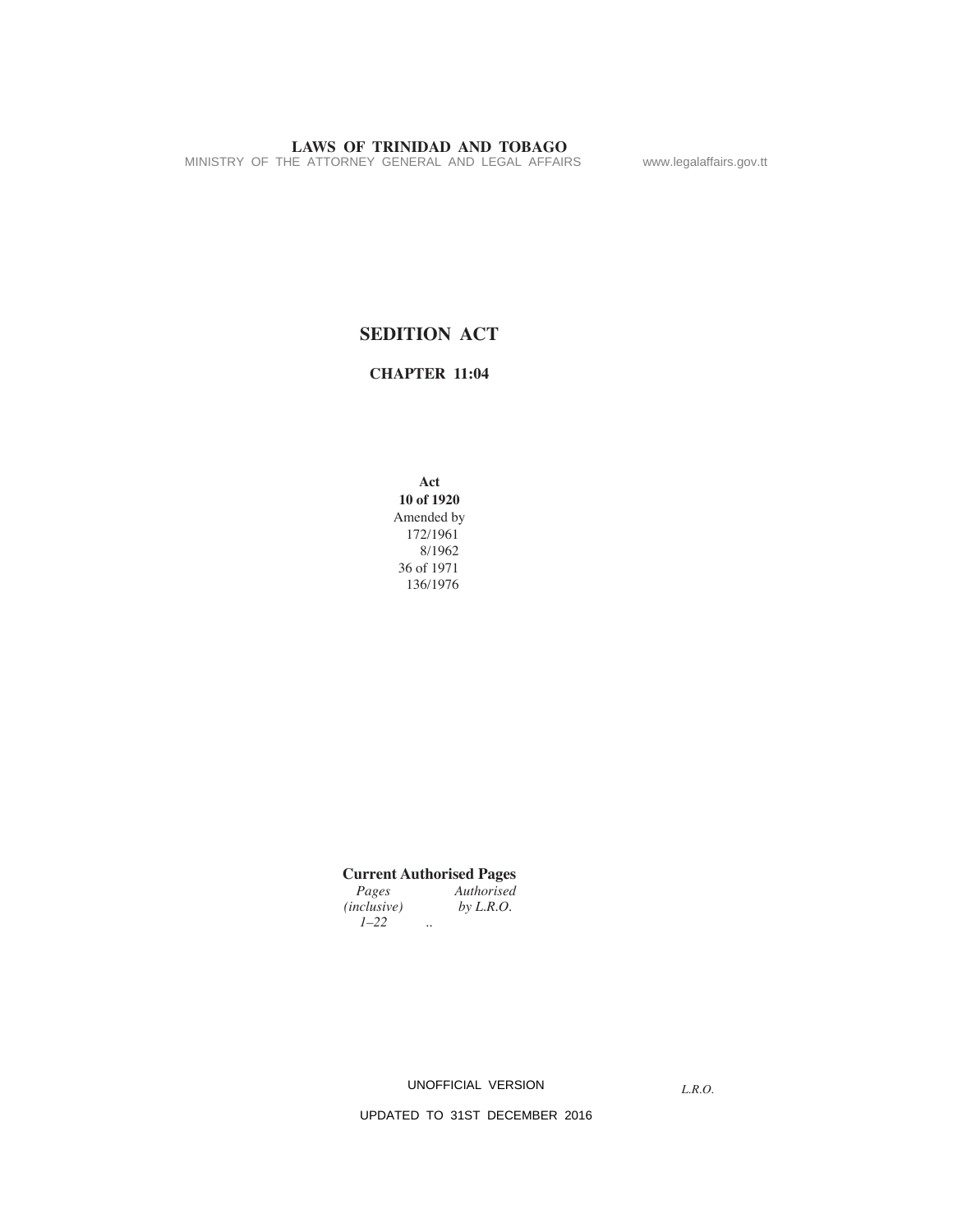| MINISTRY OF THE ATTORNEY GENERAL AND LEGAL AFFAIRS<br><b>Chap.</b> 11:04 | <i>Sedition</i>                        | www.legalaffairs.gov.tt |
|--------------------------------------------------------------------------|----------------------------------------|-------------------------|
|                                                                          | <b>Index of Subsidiary Legislation</b> |                         |
|                                                                          |                                        | Page                    |

Prohibited Publications Order … … … … … … … … 12

UNOFFICIAL VERSION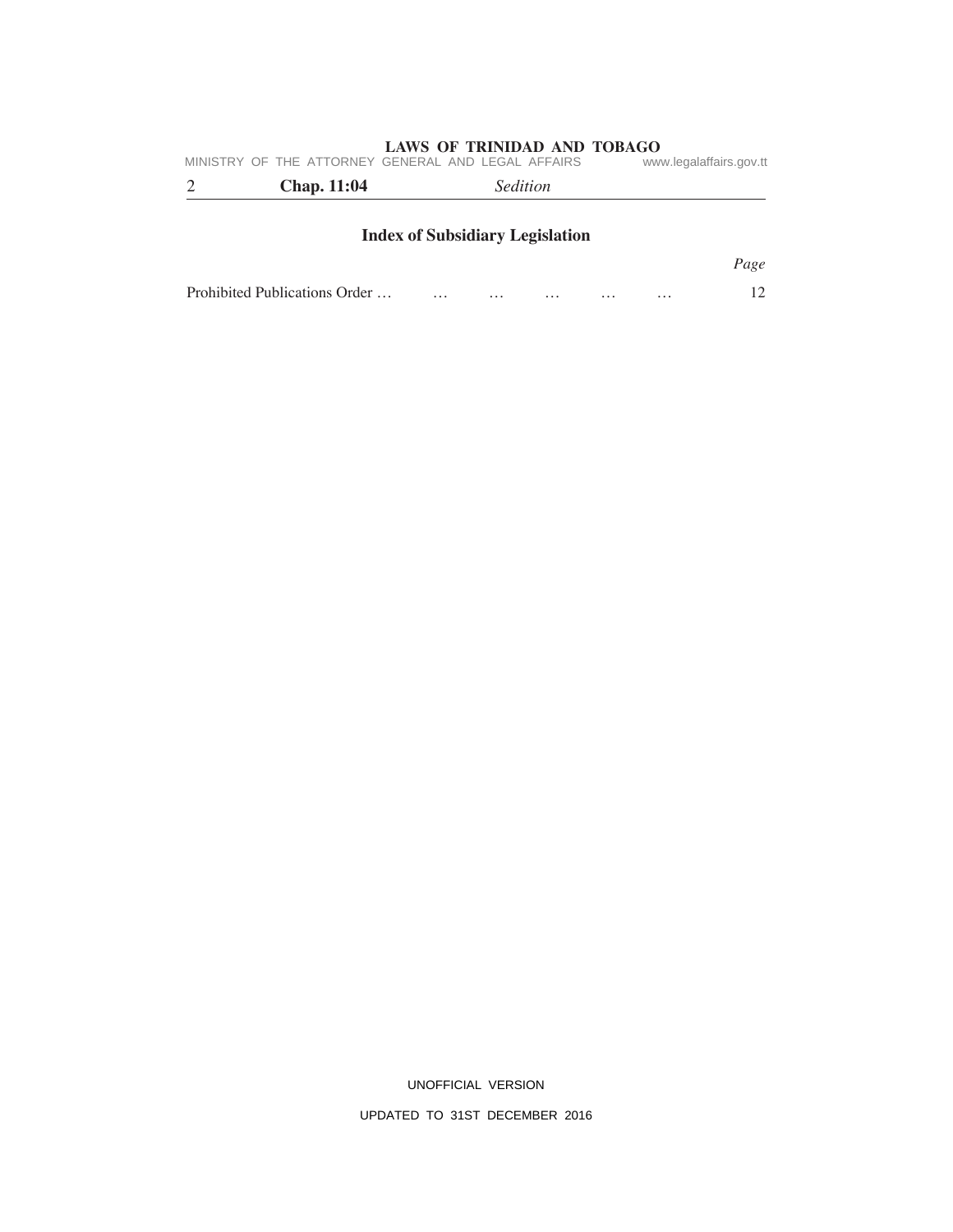MINISTRY OF THE ATTORNEY GENERAL AND LEGAL AFFAIRS www.legalaffairs.gov.tt

*Sedition* **Chap. 11:04** 3

**CHAPTER 11:04**

## **SEDITION ACT**

## ARRANGEMENT OF SECTIONS

## **SECTION**

- 1. Short title.
- 2. Interpretation.
- 3. Meaning of seditious intention. Limitation. Determination of intention.
- 4. Offences.

# **POWER TO PROHIBIT IMPORTATION OF SEDITIOUS PUBLICATIONS**

5. Power to prohibit importation of seditious publications.

## **SUSPENSION OF NEWSPAPERS CONTAINING SEDITIOUS MATTER**

6. Suspension of newspapers containing seditious matter.

## **POWER TO PROHIBIT CIRCULATION OF SEDITIOUS PUBLICATIONS**

7. Power of Court to prohibit circulation of seditious publications.

## **SUPPLEMENTAL**

- 8. Punishment for offences.
- 9. Consent of Director of Public Prosecutions.
- 10. Saving of other powers.
- 11. Limitation on legal proceedings.
- 12. Evidence.
- 13. Search warrant.

UNOFFICIAL VERSION

*L.R.O.*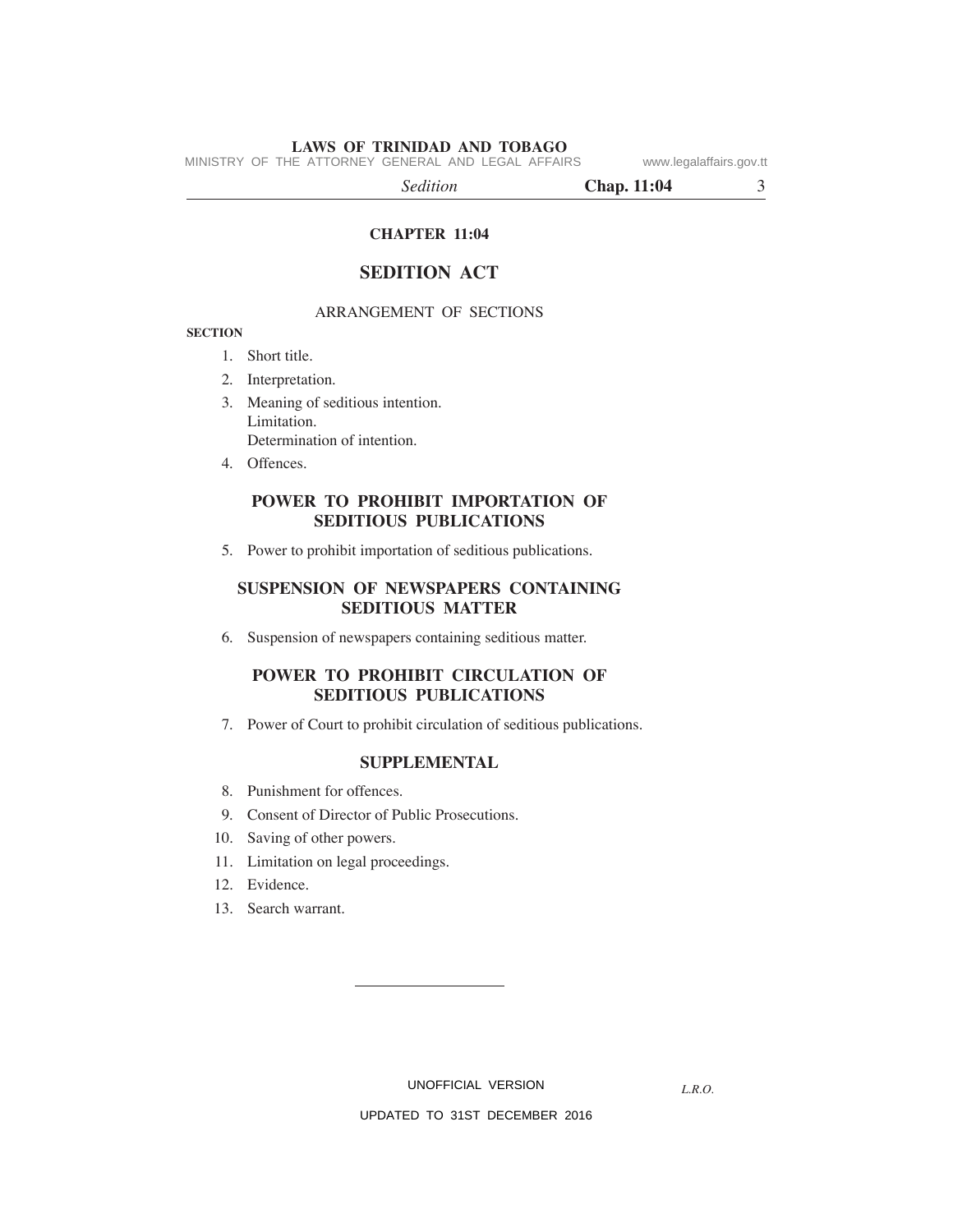# **LAWS OF TRINIDAD AND TOBAGO**<br>GENERAL AND LEGAL AFFAIRS www.legalaffairs.gov.tt 4 **Chap. 11:04** *Sedition* **CHAPTER 11:04 SEDITION ACT An Act to provide for the punishment of seditious acts and seditious libel, to facilitate the suppression of seditious publications, and to provide for the temporary suspension of newspapers containing seditious matter.** [9TH APRIL 1920] **1.** This Act may be cited as the Sedition Act. **2.** (1) In this Act— "Court" means the High Court or a Judge thereof; "identifiable group" means any section of the public distinguished by colour, race, religion or ethnic origin or profession, calling or employment; "newspaper" means a periodical publication containing any public news or comments thereon or any discussion of political matters; "periodical publication" includes every publication issued periodically, or in parts or numbers at intervals, whether regular or irregular; "publication" includes all written or printed matter, and every thing whether of a nature similar to written or printed matter or not, containing any visible representation, or by its form, shape, or in any manner capable of suggesting words or ideas, and every copy and reproduction of or extract from any publication; "publish", in relation to a seditious publication, includes publish the publication, either by itself or as part of a newspaper or periodical or otherwise than as part of a newspaper or periodical, for distribution to the public; "seditious publication" includes every publication, whether periodical or otherwise, having a seditious intention; "statements" includes words spoken or written or recorded electronically or electromagnetically or otherwise, and signs or other visible representations. 1950 Ed. Ch. 4. No. 6. 10 of 1920. Commencement. Short title. Interpretation. [36 of 1971]. MINISTRY OF THE ATTORNEY GENERAL AND LEGAL AFFAIRS

UNOFFICIAL VERSION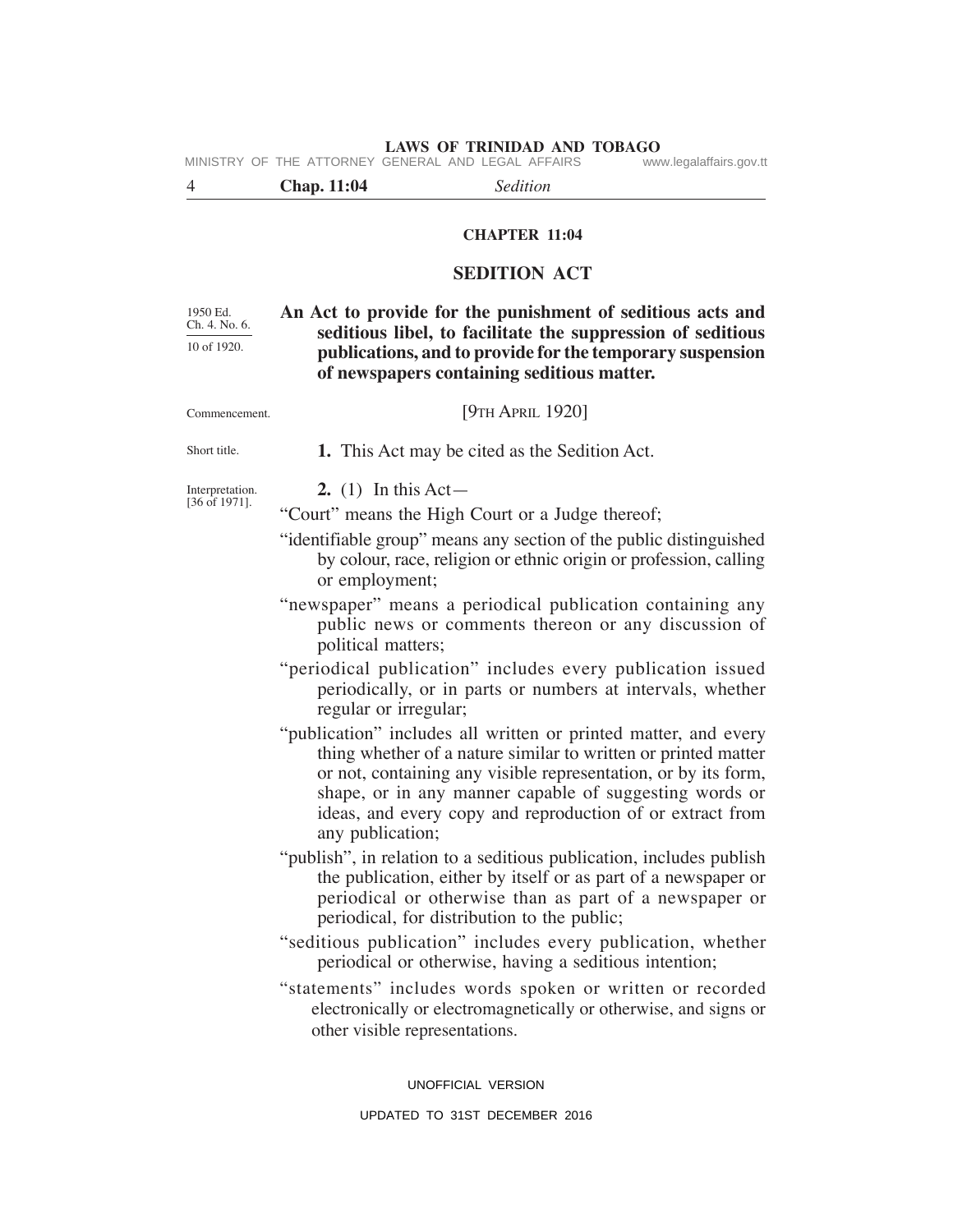(2) In any prosecution for an offence under this Act a person shall be deemed, until the contrary is proved, knowingly to have been in possession of a seditious publication, if the same is found in any place or thing over which he has the possession, custody, power, or control.

| 3. (1) A seditious intention is an intention—<br>( <i>a</i> ) to bring into hatred or contempt, or to excite intention.<br>disaffection against Government or the<br>Constitution as by law established or the House<br>of Representatives or the Senate or the<br>administration of justice;<br>$(b)$ to excite any person to attempt, otherwise than<br>by lawful means, to procure the alteration of any | Meaning of<br>seditious<br>[36 of 1971]. |
|-------------------------------------------------------------------------------------------------------------------------------------------------------------------------------------------------------------------------------------------------------------------------------------------------------------------------------------------------------------------------------------------------------------|------------------------------------------|
| matter in the State by law established;                                                                                                                                                                                                                                                                                                                                                                     |                                          |
| $(c)$ to raise discontent or disaffection amongst<br>inhabitants of Trinidad and Tobago;                                                                                                                                                                                                                                                                                                                    |                                          |
| $(d)$ to engender or promote —                                                                                                                                                                                                                                                                                                                                                                              |                                          |
| (i) feelings of ill-will or hostility between one<br>or more sections of the community on the<br>one hand and any other section or sections<br>of the community on the other hand; or                                                                                                                                                                                                                       |                                          |
| feelings of ill-will towards, hostility to or<br>(ii)<br>contempt for any class of inhabitants of<br>Trinidad and Tobago distinguished by race,<br>colour, religion, profession, calling or<br>employment; or                                                                                                                                                                                               |                                          |
| $(e)$ to advocate or promote, with intent to destroy in                                                                                                                                                                                                                                                                                                                                                     |                                          |
| whole or in part any identifiable group, the                                                                                                                                                                                                                                                                                                                                                                |                                          |
| commission of any of the following acts, namely:                                                                                                                                                                                                                                                                                                                                                            |                                          |
| (i) killing members of the group; or                                                                                                                                                                                                                                                                                                                                                                        |                                          |
| deliberately inflicting on the group<br>(ii)<br>conditions of life calculated to bring about<br>its physical destruction.                                                                                                                                                                                                                                                                                   |                                          |
| (2) But an act, speech, statement or publication is not Limitation.                                                                                                                                                                                                                                                                                                                                         |                                          |
| seditious by reason only that it intends to show that the Government                                                                                                                                                                                                                                                                                                                                        |                                          |

*L.R.O.*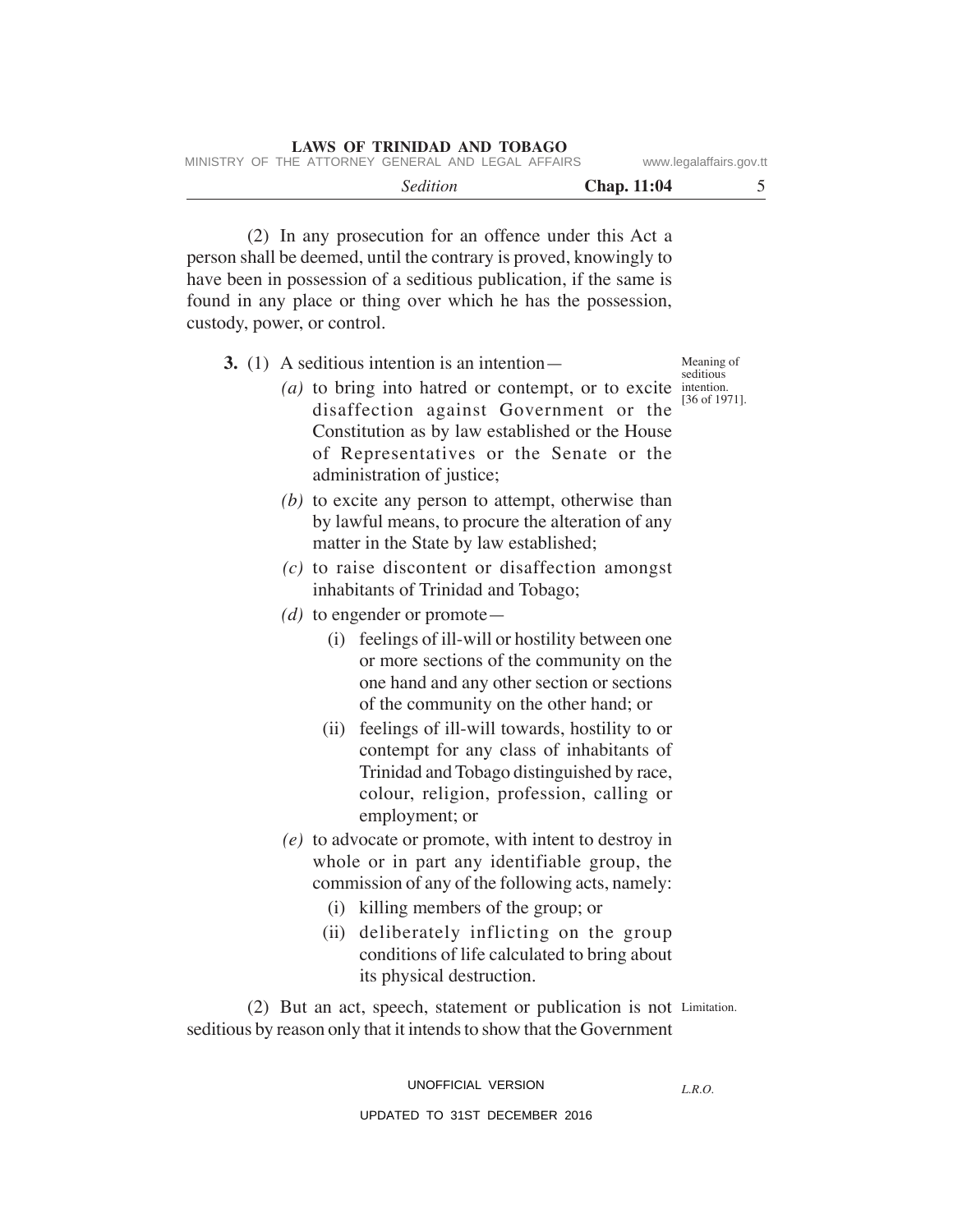|  | MINISTRY OF THE ATTORNEY GENERAL AND LEGAL AFFAIRS |  |  | www.legalaffairs.gov.tt |
|--|----------------------------------------------------|--|--|-------------------------|
|  |                                                    |  |  |                         |

| . <b></b><br>$  -$ | . |  |
|--------------------|---|--|
|                    |   |  |

has been misled or mistaken in its measures, or to point out errors or defects in the Government or Constitution as by law established, with a view to their reformation, or to excite persons to attempt by lawful means the alteration of any matter in the State by law established, or to point out, with a view to their removal by lawful means, matters which are producing, or have a tendency to produce—

- *(a)* feelings of ill-will, hostility or contempt between different sections of the community; or
- *(b)* feelings of ill-will, hostility or contempt between different classes of the inhabitants of Trinidad and Tobago distinguished by race, colour, religion, profession, calling or employment.

(3) In determining whether the intention with which any act was done, any words were spoken or communicated, or any document was published, was or was not seditious, every person shall be deemed to intend the consequences which would naturally follow from his conduct at the time and under the circumstances in which he so conducted himself.

Offences. [36 of 1971].

Determination of intention.

- **4.** (1) A person is guilty of an offence who—
	- *(a)* does or attempts to do, or makes any preparation to do, or conspires with any person to do, any act with a seditious intention;
	- *(b)* communicates any statement having a seditious intention;
	- *(c)* publishes, sells, offers for sale or distributes any seditious publication;
	- *(d)* with a view to its being published prints, writes, composes, makes, reproduces, imports or has in his possession, custody, power or control any seditious publication.

(2) Subject to subsection (3), a person guilty of an offence under this section is liable—

> *(a)* on summary conviction to a fine of three thousand dollars and to imprisonment for two years; or

UNOFFICIAL VERSION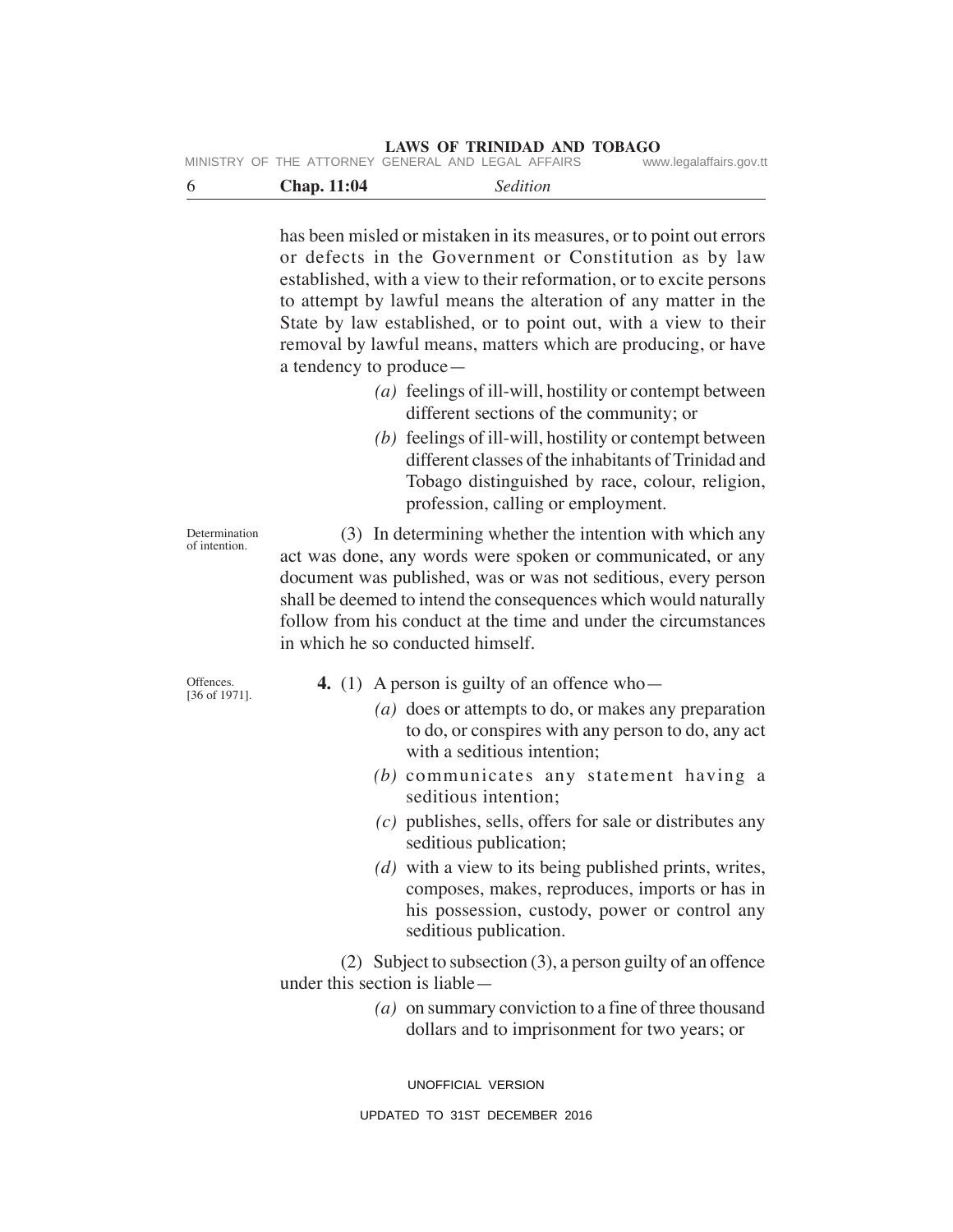| --------- | $\mathbf{a}$<br>.<br>$-1.104$<br>$\sim$ |  |
|-----------|-----------------------------------------|--|
|           |                                         |  |

*(b)* on conviction on indictment to a fine of twenty thousand dollars and to imprisonment for five years, and any seditious publication, the subject matter of the charge, shall be forfeited.

(3) Notwithstanding any other written law to the contrary where a person is charged summarily with an offence under this section the Magistrate shall—

- *(a)* inform him that he may, if he so requires, be tried indictably by a jury instead of being tried summarily and explain to him what is meant by being tried summarily; and
- *(b)* after so informing him ask him whether he wishes to be tried indictably by a jury or consents to be tried summarily,

and if the person charged requests to be tried indictably, the Magistrate shall proceed with the matter as if it was a preliminary enquiry.

(4) A person shall not be convicted under this section for communicating, importing or having a seditious publication or statement in his possession, power, or control, if he proves that he did not know and had no reason to suspect that the publication or statement was seditious.

## **POWER TO PROHIBIT IMPORTATION OF SEDITIOUS PUBLICATIONS**

**5.** (1) Whenever the President is of opinion that any Power to publication or statement is seditious, the President may, if he thinks  $\frac{\text{prohibit}}{\text{important of}}$ fit, by Order, prohibit the importation into Trinidad and Tobago of seditious that publication or statement and also, in the case of a periodical [36 of 1971]. publication or statement, of any past or future issue of that publication or statement.

 (2) Any person who imports, prints, publishes, copies, reproduces, communicates or has in his possession, power, or control any publication or statement of which the importation is for the time being prohibited by Order is liable on summary conviction to a fine of ten thousand dollars or to imprisonment for three years or on conviction on indictment to imprisonment for five years, and the publication or statement shall be forfeited.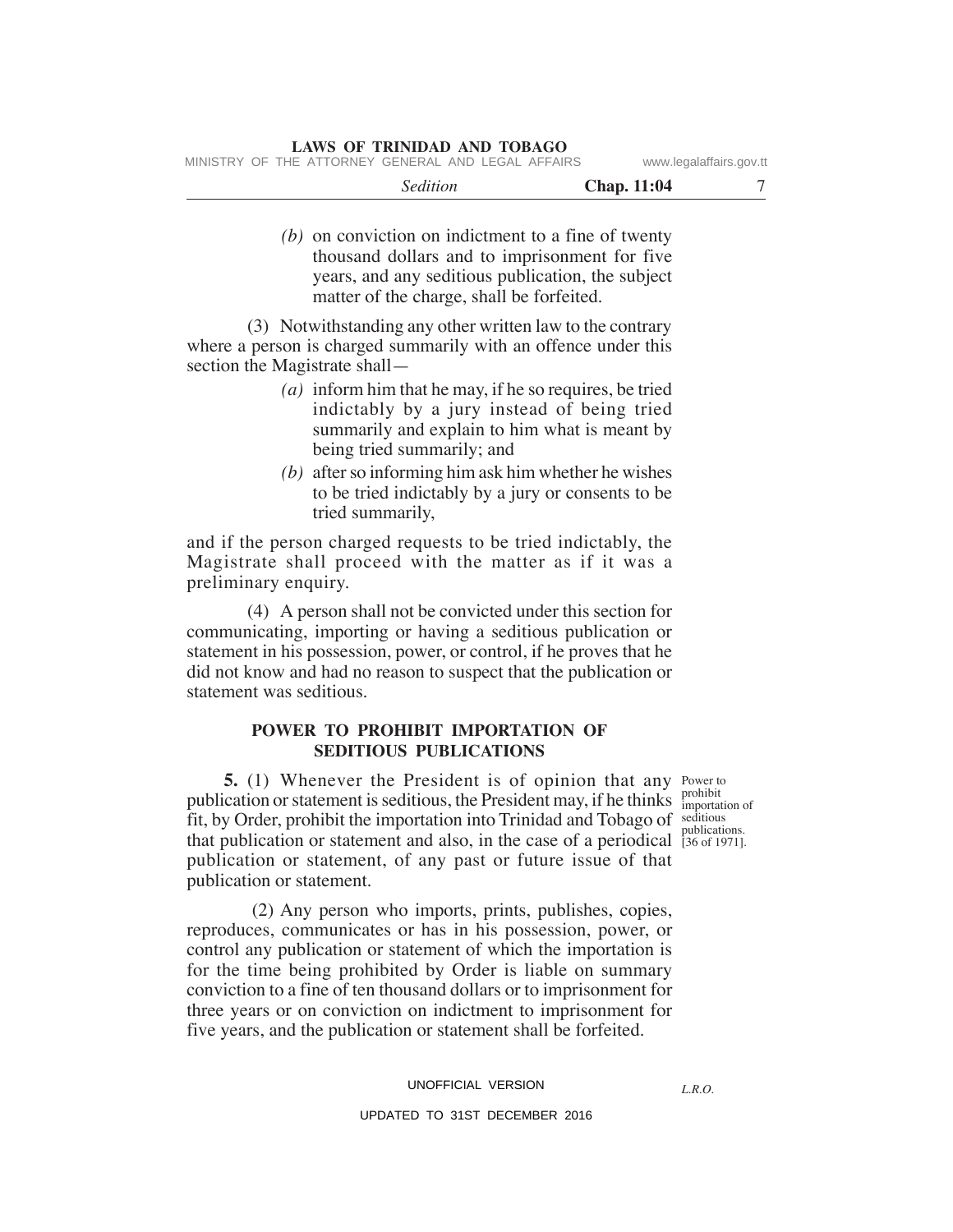| 8                                                              | <b>Chap. 11:04</b>                               | Sedition                                                                                                                                                                                                                                                                                                                                                |  |
|----------------------------------------------------------------|--------------------------------------------------|---------------------------------------------------------------------------------------------------------------------------------------------------------------------------------------------------------------------------------------------------------------------------------------------------------------------------------------------------------|--|
|                                                                |                                                  | (3) Where the importation of a publication or statement<br>is for the time being prohibited by Order, any person—<br>$(a)$ to whom such a publication is sent without his                                                                                                                                                                               |  |
|                                                                |                                                  | knowledge or privity; or<br>$(b)$ to whom such a publication or statement is sent in<br>execution of an order given before the prohibition<br>on its importation came into effect; or<br>$(c)$ who has such a publication or statement in his<br>possession, power or control at the time when the<br>prohibition on its importation comes into effect, |  |
|                                                                |                                                  | shall forthwith deliver it to the person in charge of the nearest<br>police station and if he fails to do so is liable on summary conviction<br>to a fine of five thousand dollars or to imprisonment for two years.                                                                                                                                    |  |
|                                                                |                                                  | $(4)$ Any person who complies with subsection $(3)$ or is<br>convicted of a breach of the provisions of that subsection shall not<br>be fined or imprisoned for having imported the same publication<br>or statement or for having it in his possession, power, or control.                                                                             |  |
|                                                                | of Customs and Excise.                           | (5) The Postmaster General or any person in the public<br>service authorised by him who suspects that any postal packet<br>contains a publication or statement of which the importation is for<br>the time being prohibited shall send the packet to the Comptroller                                                                                    |  |
| Ch. 78:01.                                                     |                                                  | (6) This section shall have effect as if it formed part of the<br>Customs Act, and a person punishable under that Act and also this<br>Act may be punished under either that Act or this Act, but shall not<br>be punished twice for the same offence.                                                                                                  |  |
|                                                                |                                                  | SUSPENSION OF NEWSPAPERS CONTAINING<br><b>SEDITIOUS MATTER</b>                                                                                                                                                                                                                                                                                          |  |
| Suspension<br>of newspapers<br>containing<br>seditious matter. | conditions to be specified in the order, for any | <b>6.</b> (1) Where any person is convicted of publishing a<br>seditious libel in any newspaper, the Court may, if it thinks fit,<br>either in lieu of or in addition to any other punishment, make orders<br>as to all or any of the following matters, that is to say:<br>(a) prohibiting either absolutely or except on                              |  |

conditions to be specified in the order, for any period not exceeding one year from the date of the order, the future publication of that newspaper;

UNOFFICIAL VERSION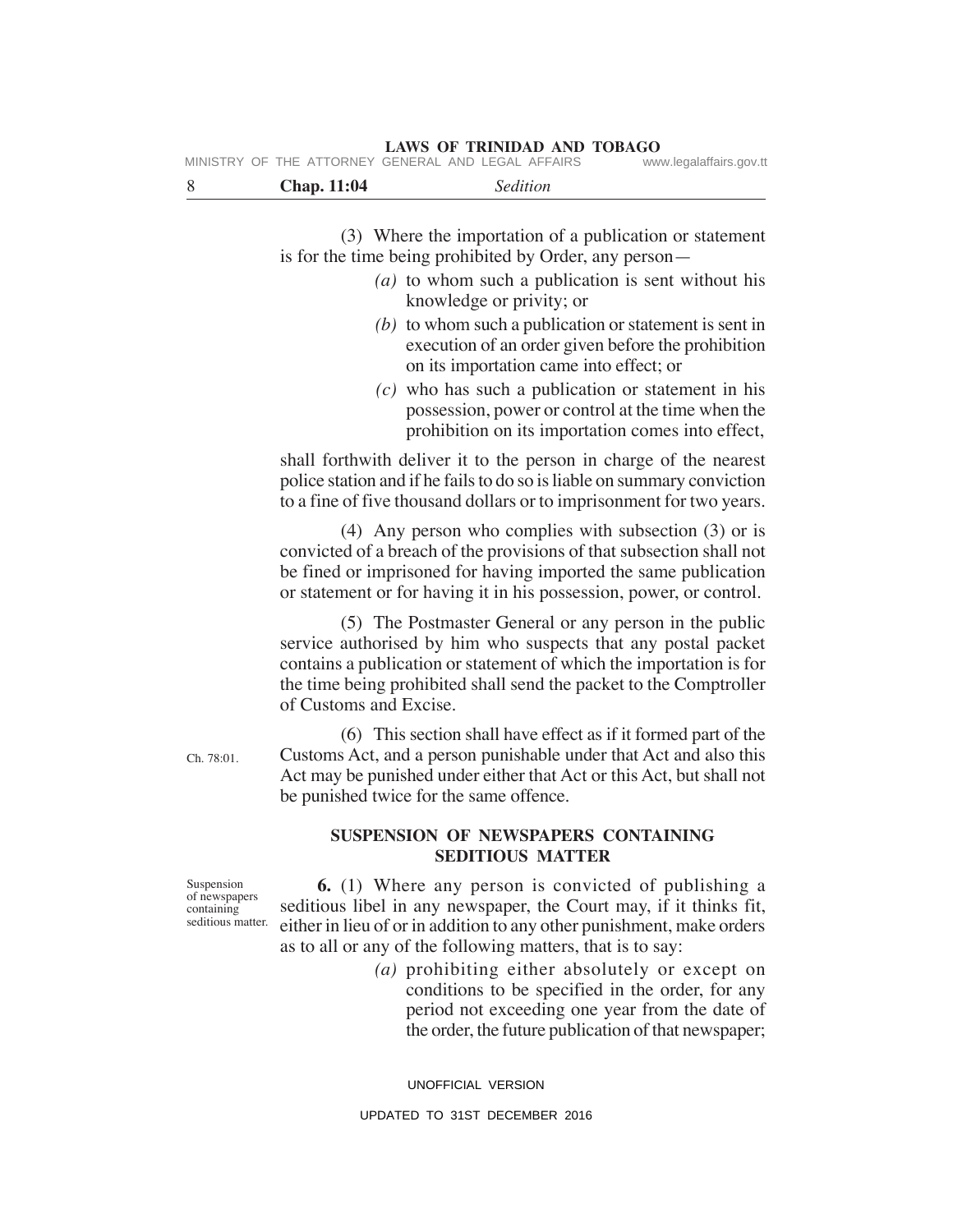- *(b)* prohibiting either absolutely or except on the conditions to be specified in the order, for the period aforesaid, the publisher, proprietor, or editor of that newspaper from publishing, editing, or writing for any newspaper, or from assisting, whether with money or money's worth, material, personal service, or otherwise, in the publication, editing, or production of any newspaper; and
- *(c)* that for the period aforesaid any printing press used in the production of the newspaper be used only on conditions to be specified in the order, or that it be seized by the Police and detained by them for the period aforesaid.

(2) Any person who contravenes an order made under this section is guilty of an offence.

(3) Nothing in this Act affects the power of the Court to punish any person contravening an order made under this section for contempt of Court; but a person shall not be punished twice for the same offence.

# **POWER TO PROHIBIT CIRCULATION OF SEDITIOUS PUBLICATIONS**

**7.** (1) Where on the application of the Director of Public Power of Prosecutions it is shown to the satisfaction of the Court that the prohibit issue or circulation of a seditious publication is or, if commenced  $\frac{\text{circulation of}}{\text{seditions}}$ or continued, would be likely to lead to unlawful violence, or  $\frac{\text{publications}}{136.61971}$ appears to have the object of promoting feelings of hostility 136/1976]. between different classes or races of the community, the Court shall make an order (in this Act called a "prohibition order") prohibiting the issue and circulation of that publication (in this Act called a "prohibited publication") and requiring every person having any copy of the prohibited publication in his possession, power, or control forthwith to deliver every such copy into the custody of the Police. Court to

seditious [36 of 1971

(2) An order under this section may be made *ex parte* on the application of the Director of Public Prosecutions in Chambers.

UNOFFICIAL VERSION

UPDATED TO 31ST DECEMBER 2016

*L.R.O.*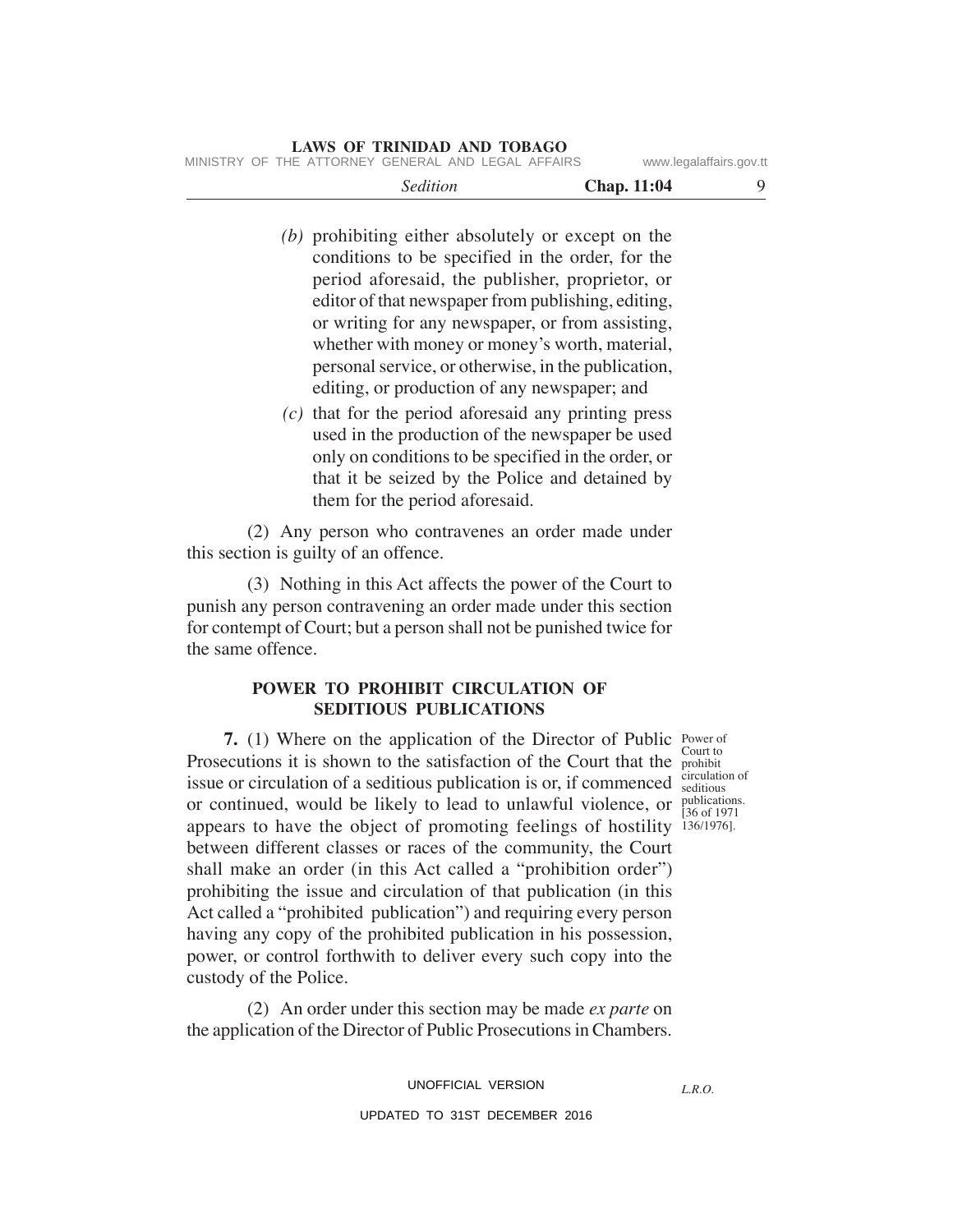|      |                    | IVIIINIJIINI UF INE AIIUNNEI UENENAL AINU LEUAL AFFAINJ | www.iegalalialis.gov.u |
|------|--------------------|---------------------------------------------------------|------------------------|
| - 10 | <b>Chap.</b> 11:04 | <i>Sedition</i>                                         |                        |

MINISTRY OF THE ATTORNEY

(3) It shall be sufficient if the order so describes the prohibited publication that it can be identified by a reasonable person who compares the prohibited publication with the description in the prohibition order.

(4) Any person on whom a copy of a prohibition order is served by any member of the Police Service shall forthwith deliver to that police officer every prohibited publication in his possession, power, or control, and, if he fails to do so, he is guilty of an offence.

(5) Any person to whose knowledge it shall come that a prohibited publication is in his possession, power, or control shall forthwith deliver every such publication to the person in charge of the nearest Police Station.

(6) The Court may, if it thinks fit, either before or after or without service of the prohibition order on any person, issue a warrant authorising any member of the Police Service, not below the rank of sergeant, and his assistants to break, enter, and search, either by day or night, any building or place specified in the order, and any enclosure, room, box, receptacle, or thing in such building or place, and to seize and carry away every prohibited publication there found, and to use such force as may be necessary for the purpose.

(7) A copy of the prohibition order and of the search warrant shall be left in a conspicuous position at every building or place so entered.

(8) The owner of any prohibited publication delivered or seized under this Act may, at any time within fourteen days after the delivery or seizure, petition the Court for the discharge of the prohibition order, and the Court, if on the hearing of the petition it decides that the prohibition order ought not to have been made, shall discharge the order and shall order the publication delivered by or seized from the petitioner to be returned to him.

(9) Every prohibited publication delivered or seized under this section with respect to which a petition is not filed within the time prescribed above or which is not ordered to be returned to the owner shall be taken as forfeited and shall be dealt with in such manner as the President may direct.

> UNOFFICIAL VERSION UPDATED TO 31ST DECEMBER 2016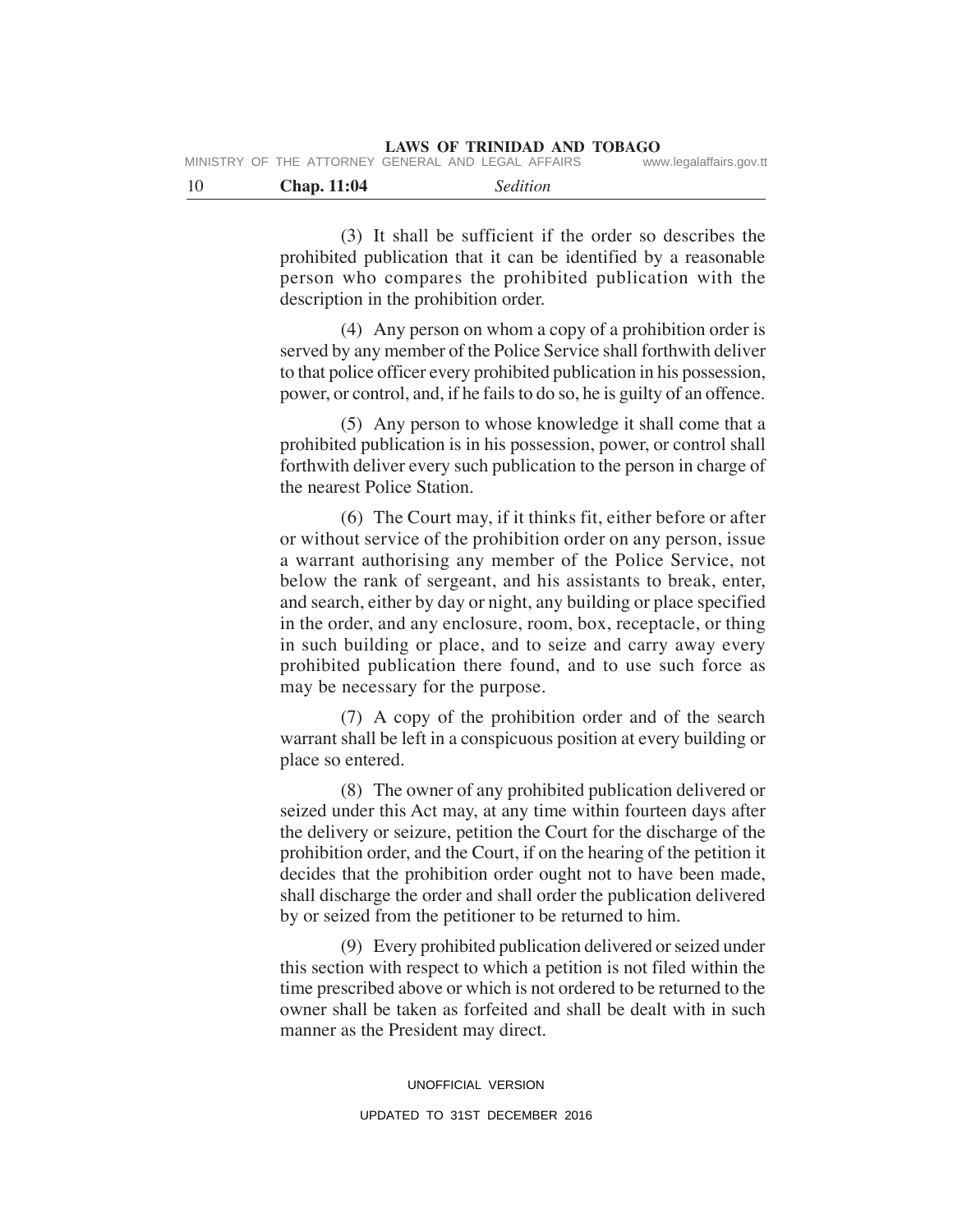MINISTRY OF THE ATTORNEY GENERAL AND LEGAL AFFAIRS www.legalaffairs.gov.tt

*Sedition* **Chap. 11:04** 11

## **SUPPLEMENTAL**

**8.** Unless otherwise provided, every person guilty of an Punishment offence under this Act is liable on summary conviction, to a fine [36 of 1971]. of five thousand dollars and to imprisonment for two years. for offences.

**9.** A person shall not be prosecuted under this Act without Consent of the written consent of the Director of Public Prosecutions.

136/1976].

10. Nothing in this Act prevents a prosecution under the Saving of Common Law or under any other Act; but a person shall not be punished twice for the same offence.

**11.** A prosecution for an offence under section 4 shall be Limitation on commenced within twelve months after the offence is committed. legal

**12.** No person shall be convicted of an offence under section 4 Evidence. on the uncorroborated testimony of one witness.

**13.** If a Magistrate is satisfied by information on oath that there Search warrant. is reasonable cause to believe that an offence under this Act has been or is about to be committed he may grant a search warrant authorising any police officer to enter any premises or place named in the warrant, with such assistance as may be necessary, and if necessary by force, and to search the premises or place and every person found therein and to seize anything found on the premises or place which the officer has reasonable ground for suspecting to be evidence of an offence under this Act.

[36 of 1971].

*L.R.O.* 

UNOFFICIAL VERSION UPDATED TO 31ST DECEMBER 2016

Director of Public Prosecutions. [172/1961 GN 8/1962

other powers.

proceedings.  $[36 \text{ of } 1971]$ .

[36 of 1971].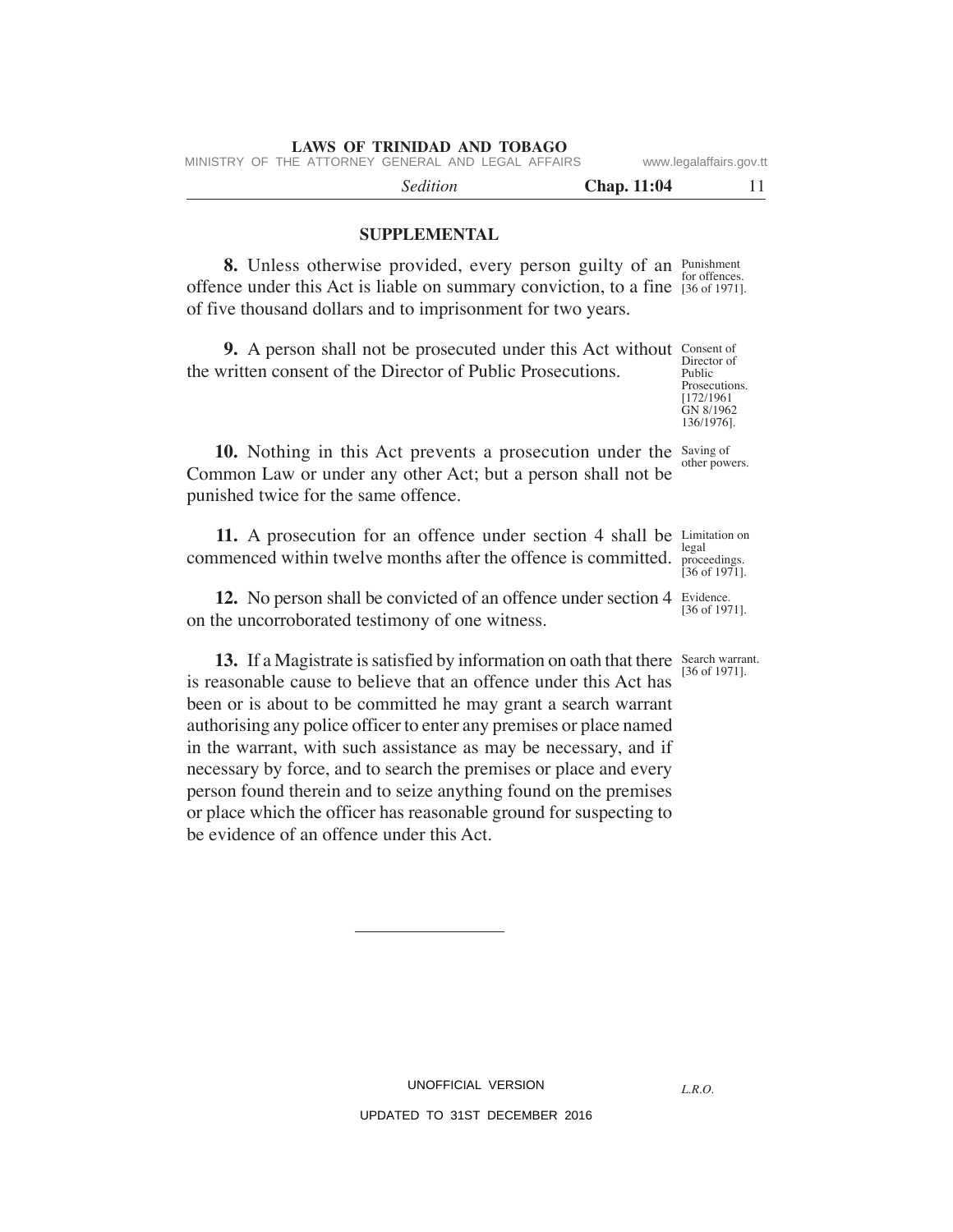MINISTRY OF THE ATTORNEY GENERAL AND LEGAL AFFAIRS www.legalaffairs.gov.tt

12 **Chap. 11:04** *Sedition*

# **SUBSIDIARY LEGISLATION**

 $\overline{\phantom{a}}$ 

## **PROHIBITED PUBLICATIONS ORDER**

*made under section 5(1)*

| Citation. |                     |  |  |  | 1. This Order may be cited as the Prohibited |
|-----------|---------------------|--|--|--|----------------------------------------------|
|           | Publications Order. |  |  |  |                                              |
|           |                     |  |  |  |                                              |

**2.** The publications set out in the Schedule and any past or future issue of those publications are prohibited from being imported into Trinidad and Tobago. Schedule.

## **SCHEDULE**

| 103/1952. | <i>The Soviet Weekly</i>                                                                                                                        |
|-----------|-------------------------------------------------------------------------------------------------------------------------------------------------|
|           | For a Lasting Peace, for a People's Democracy                                                                                                   |
| 201/1952. | Caribbean News published by Billy Strachan                                                                                                      |
|           | World Trade Union Movement (Fortnightly Illustrated Journal of the World<br>Federation of Trade Unions) published by W.F.T.U. Publications Ltd. |
| 157/1953. | West Indian Clarion                                                                                                                             |
|           | Caribbean Clarion                                                                                                                               |
|           | West Indian News                                                                                                                                |
| 7/1954.   | Caribbean Challenge                                                                                                                             |
|           | Caribbean Gazette                                                                                                                               |
| 45/1954.  | Caribbean Advocate                                                                                                                              |
| 67/1954.  | Caribbean Review                                                                                                                                |
| 136/1954. | Soviet News                                                                                                                                     |
| 148/1954. | The Mask is off!                                                                                                                                |
| 154/1954. | <i>Caribbean News</i> published by Bill Strachan                                                                                                |
|           | World Trade Union Movement (Fortnightly Illustrated Journal of the World<br>Federation of Trade Unions) published by W.F.T.U. Publications Ltd. |
|           | Teachers of the World published by W.F.T.U. Publications Ltd.                                                                                   |

UNOFFICIAL VERSION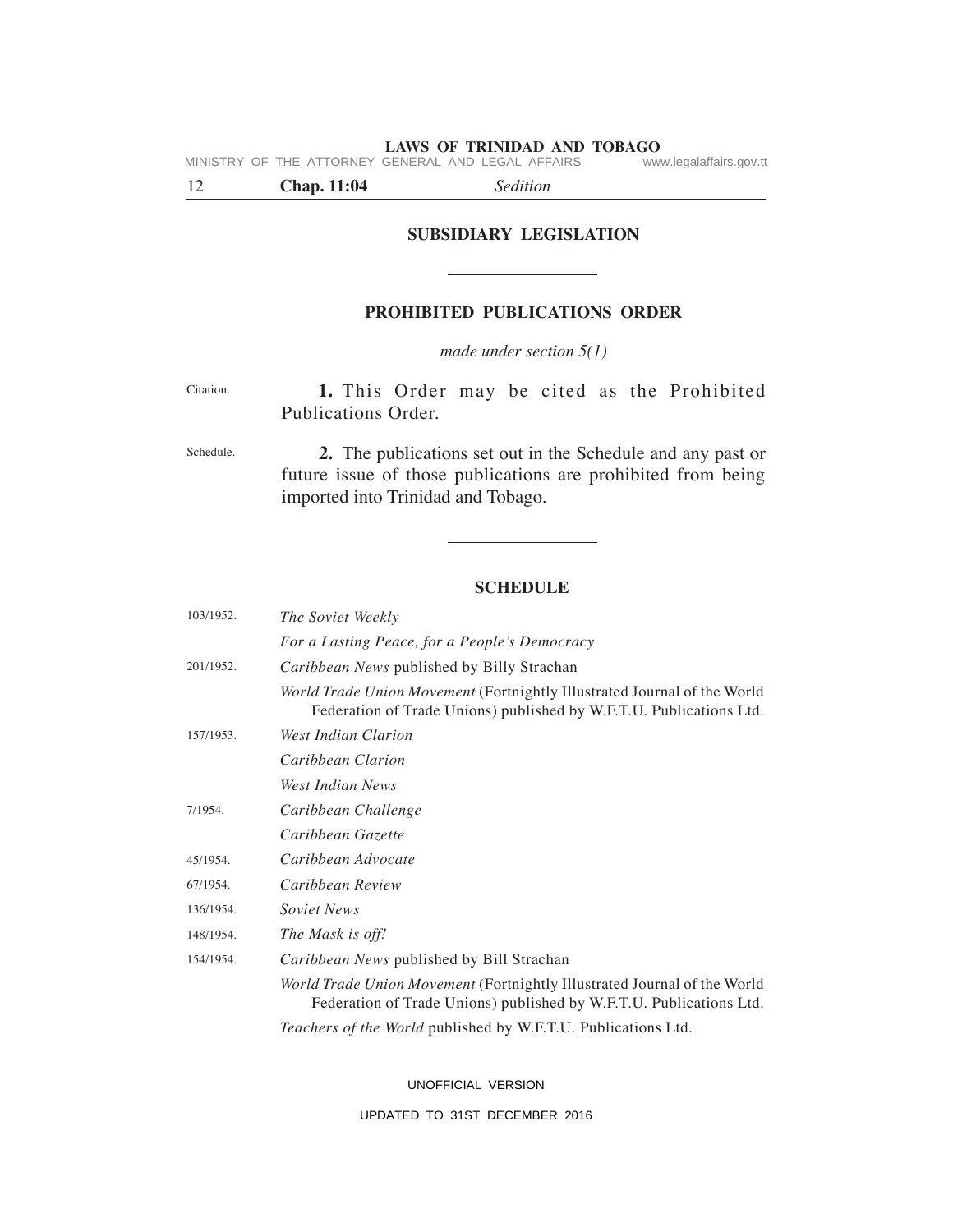|                                                                                                                                                    |                                      | Sedition |          | Chap. 11:04                                                                                                                                                                                                                  | 13           |
|----------------------------------------------------------------------------------------------------------------------------------------------------|--------------------------------------|----------|----------|------------------------------------------------------------------------------------------------------------------------------------------------------------------------------------------------------------------------------|--------------|
|                                                                                                                                                    | <b>Prohibited Publications Order</b> |          |          |                                                                                                                                                                                                                              | [Subsidiary] |
| Publication                                                                                                                                        | Country of Origin                    |          |          | Description and<br>Publisher                                                                                                                                                                                                 | 106/1967.    |
| Bulletin of the World<br>Council of Peace                                                                                                          | Austria                              |          | $\cdots$ | Published monthly by the<br>International Institute<br>for Peace in Vienna.                                                                                                                                                  |              |
| Active Co-Existence—<br>Documents<br>and<br>Reflections on the<br>Political, Economic<br>and Cultural Aspects<br>of International Co-<br>operation | do.                                  |          | $\cdots$ | Published irregularly by<br>International<br>the<br>Institute for Peace,<br>Vienna.                                                                                                                                          |              |
| Peace and the Sciences                                                                                                                             | do.                                  |          | $\cdots$ | Published quarterly by<br>International<br>the<br>Institute for Peace,<br>Vienna.                                                                                                                                            |              |
| Information Bulletin                                                                                                                               | Bulgaria                             | $\cdots$ | $\cdots$ | Published every two<br>months in Sofia by the<br>T.U.I. of Food,<br>Tobacco and Beverage<br>Industries.                                                                                                                      |              |
| <b>World Marxist Review</b>                                                                                                                        | Canada                               |          | .        | Printed by Eveready<br>Printers, Toronto, and<br>distributed by Progress<br>Books, 42-48 Stafford<br>Street, Toronto 3,<br>Ontario, Canada.                                                                                  |              |
| The Marxist Quarterly                                                                                                                              | do.                                  |          | .        | do.                                                                                                                                                                                                                          |              |
| China Pictorial<br>$\cdots$                                                                                                                        | People's Republic of<br>China        |          |          | Published monthly in<br>Peking<br>in<br>many<br>languages including<br>English, French and<br>Swahili. Distributed<br>by Guozi Shudian,<br>P.O. Box 399, Peking,<br>Editorial<br>Office:<br>Baiwanzhuang Road,<br>Peking 37. |              |

# UNOFFICIAL VERSION

*L.R.O.*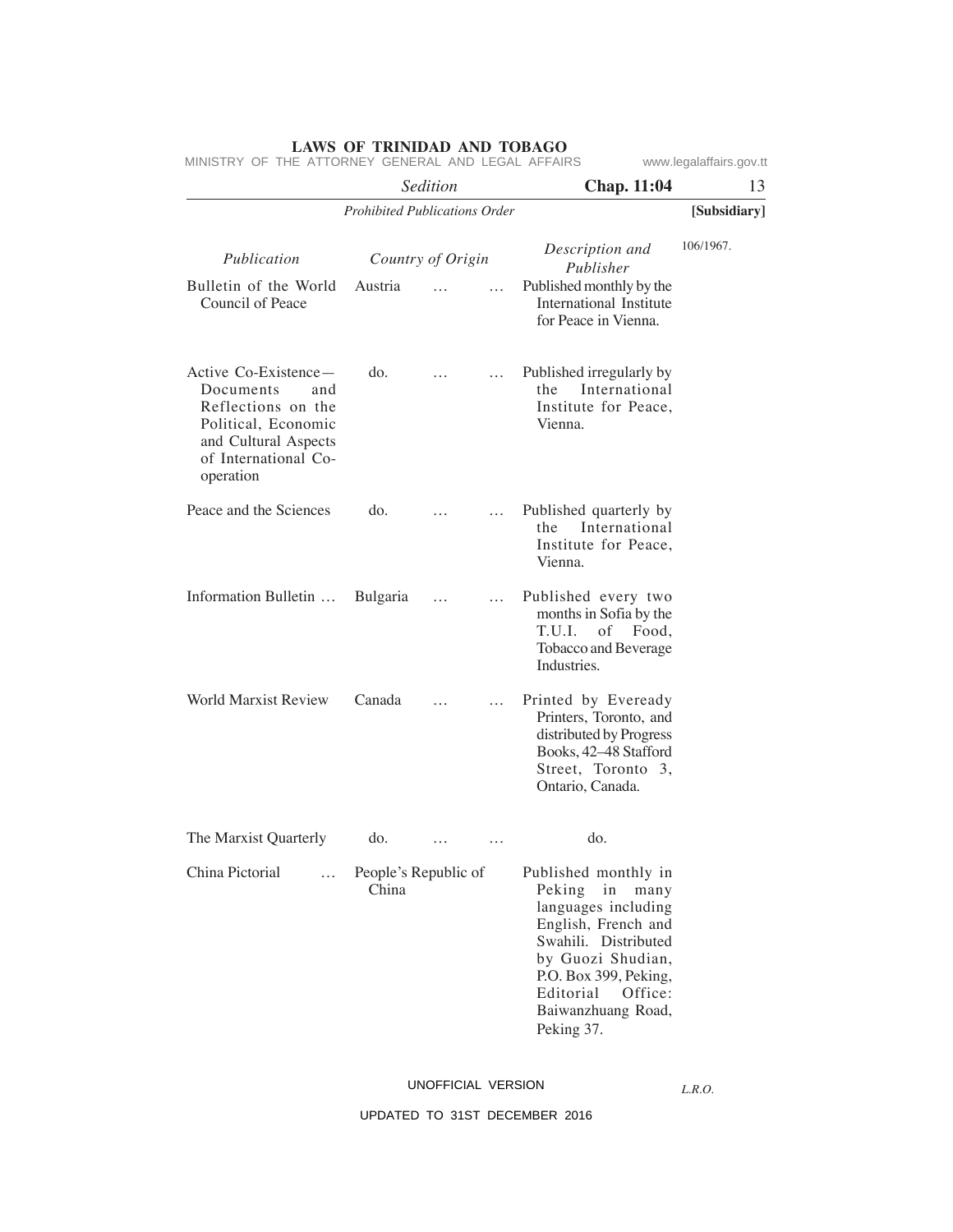## 14 **Chap. 11:04** *Sedition* **[Subsidiary]** *Prohibited Publications Order* 106/1967. *Publication Country of Origin Description and Publisher* China Reconstructs … Chinese Literature … Evergreen … … Peking Review … Women of China … People's China … People's Republic of China do. … … do. … … do. … … do. … … do. … … Published monthly in Peking by the China Welfare Institute. Published monthly in Peking. Distributed by Guozi Shudian, P.O. Box 399, Peking. Editorial Office: Pai Wan Chuang, Peking 37. Published bi-monthly in Peking by the All-China Youth Federation and the All-China Students Federation, 3 Yu Ho Chiao, Peking. Published weekly in Peking by the Foreign Languages Press, Pai Wan Chuang, Peking 37. Published bi-monthly in Peking by the National Women's Federation of the People's Republic of China. Distributed by Guozi Shudian, P.O.Box 399, Peking. Editorial Office: 82 Teng Shih K'ou, Peking. Published monthly in Peking. Distributed by Guozi Shudian, P.O. Box 399, Peking. MINISTRY OF THE ATTORNEY GENERAL AND LEGAL AFFAIRS

# **LAWS OF TRINIDAD AND TOBAGO**<br>GENERAL AND LEGAL AFFAIRS www.legalaffairs.gov.tt

UNOFFICIAL VERSION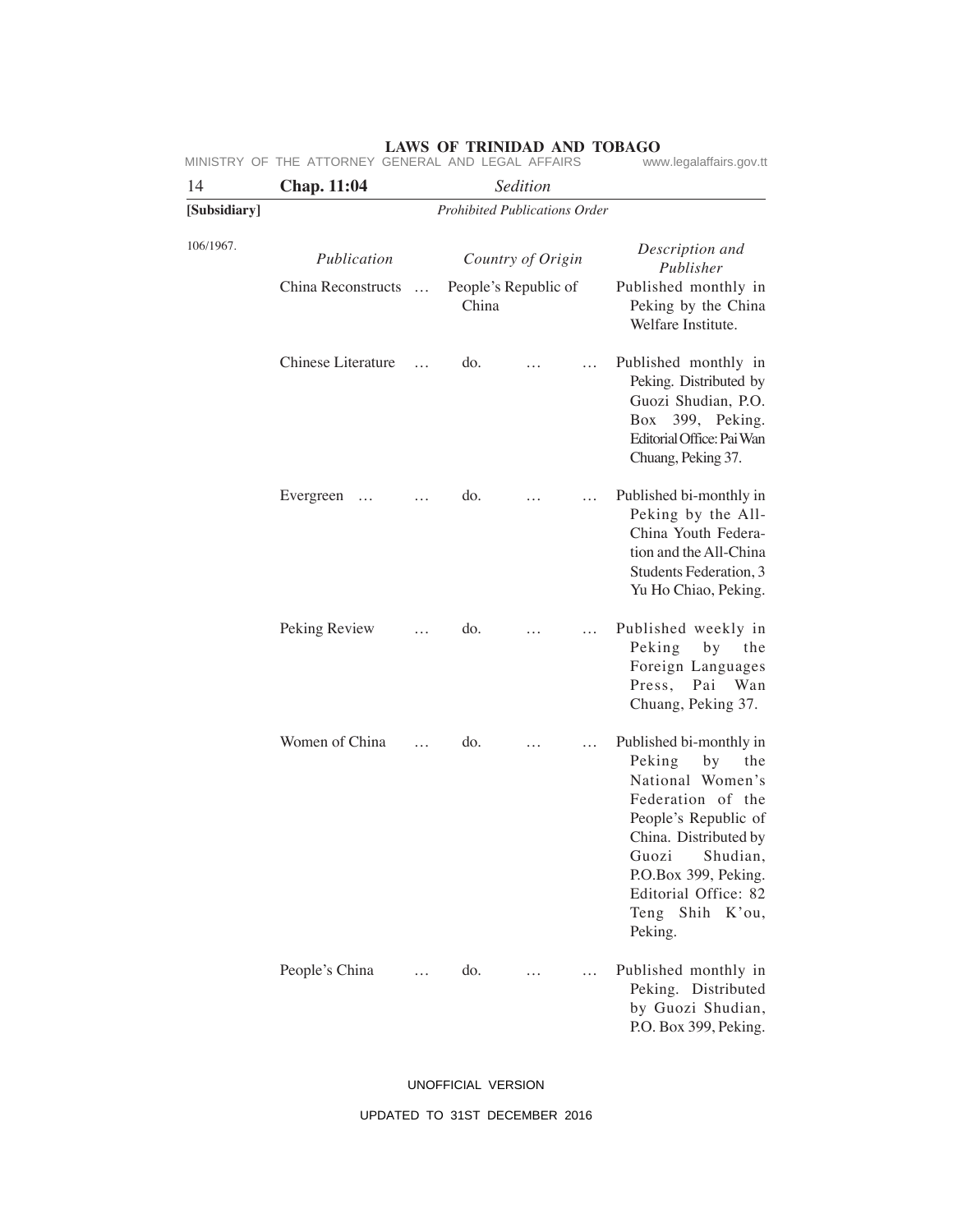*Sedition* **Chap. 11:04** 15 *Prohibited Publications Order* **[Subsidiary]** Official Press Releases Eastern Horizons … News from Cuba, alias Cuba News, alias Weekly News from Cuba. Revolucion … … Cuba Socialists … Hoy … … Verde Olivo … … Obra Revolucionairio Servicio de Informacion *Publication Country of Origin Description and Publisher* People's Republic of China do. … … Cuba … … do. … … do. … … do. … … do. … … do. … … do. … … From: (i) New China News Agency. (ii) Press Department of Diplomatic Missions. Printed by Commercial Press Ltd. Published in Hong Kong. Controlled by the Chinese People's Government (C.P.G.). Distributed weekly by Cuban Embassies. The Official Government paper, Communist and pro-Castro. The theoretical organ of the Revolution. Communist newspaper. Cuban Armed Forces magazine. Produced by the Institute of Sport, Education and Recreation. A news service in Spanish put out by the offices "Casa de las Americas" 106/1967.

MINISTRY OF THE ATTORNEY GENERAL AND LEGAL AFFAIRS www.legalaffairs.gov.tt

UNOFFICIAL VERSION

*L.R.O.*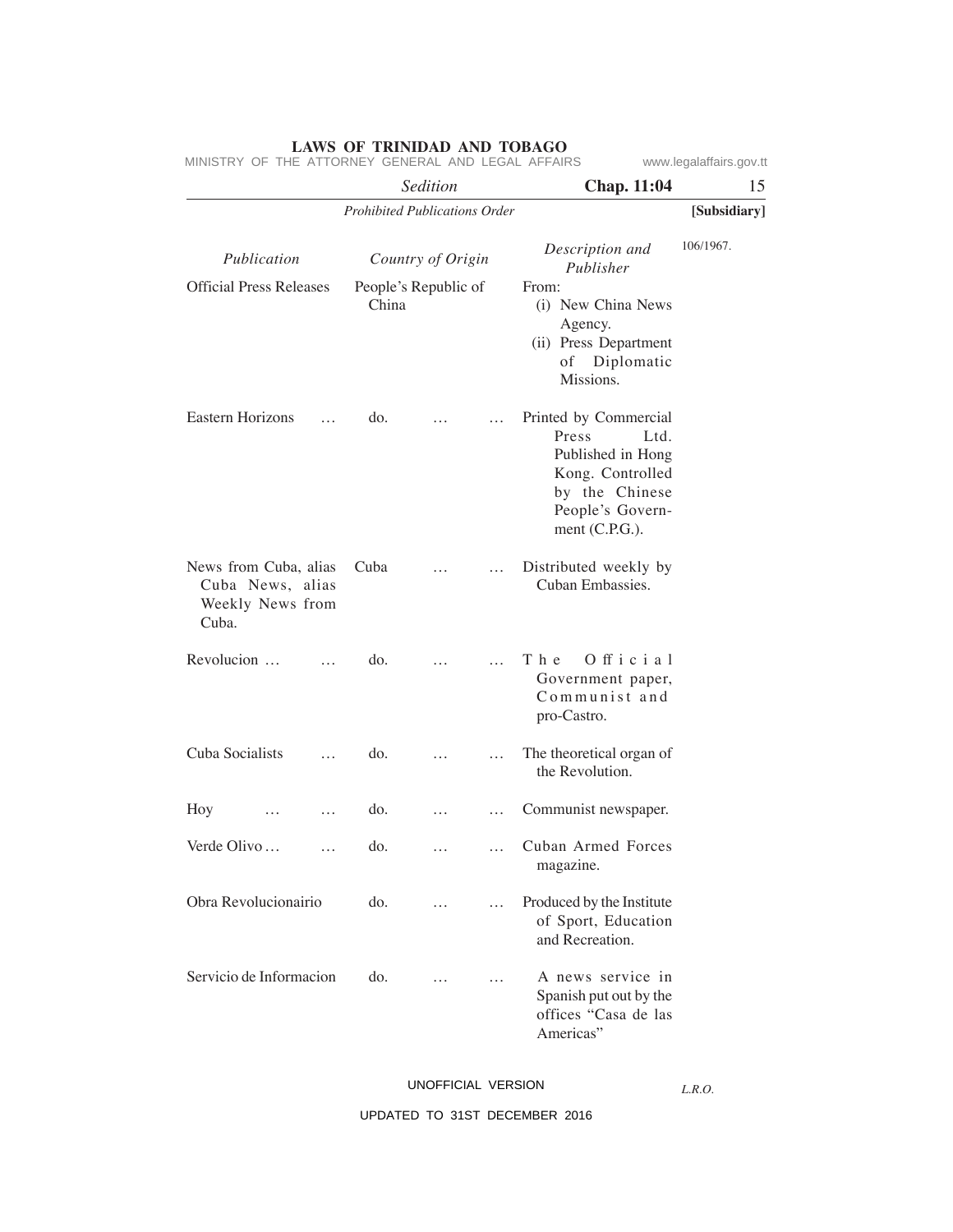| 16           | <b>Chap.</b> 11:04           |                                      |                 | Sedition          |           |                                                                                                                                                                                                                         |
|--------------|------------------------------|--------------------------------------|-----------------|-------------------|-----------|-------------------------------------------------------------------------------------------------------------------------------------------------------------------------------------------------------------------------|
| [Subsidiary] |                              | <b>Prohibited Publications Order</b> |                 |                   |           |                                                                                                                                                                                                                         |
| 106/1967.    | Publication                  |                                      |                 | Country of Origin |           | Description and<br>Publisher                                                                                                                                                                                            |
|              | El Mundo Científico          |                                      | Cuba            |                   | $\sim$    | The Spanish edition of<br>the World Federation<br>of Scientific Workers<br>"Scientific World"<br>published by<br>the<br>Associacion<br>de<br>Trabajadores<br>Cientificos de Cuba,<br>Cespedes 53, Santa<br>Clara, Cuba. |
|              | Granma                       |                                      | do.             |                   | $\cdots$  | Organ of the Communist<br>Party of Cuba.                                                                                                                                                                                |
|              | World Student News           |                                      | Czechoslovakia* |                   | $\ddotsc$ | Published monthly by<br>International<br>the<br>Union of Students,<br>Vocelova 3, Prague 2.                                                                                                                             |
|              | News Service                 |                                      | do.             |                   | .         | Published fortnightly in<br>Prague<br>by<br>the<br>International Union of<br>Students, Vocelova 3,<br>Prague 2.                                                                                                         |
|              | <b>Trade Union Press</b>     | $\dddot{\phantom{0}}$                | do.             |                   |           | Published fortnightly in<br>Prague by the World<br>Federation of Trade<br>Unions.                                                                                                                                       |
|              | The Democratic<br>Journalist |                                      | do.             | .                 |           | Published monthly by<br>International<br>the<br>Organisation<br>οf<br>Journalists,<br>Vinohradska<br>3,<br>Prague 1.                                                                                                    |
|              | Land and Labour              | $\cdots$                             | do.             |                   | $\cdots$  | Published every two<br>months in Prague by<br>T.U.I.<br>the<br>οf<br>Agriculture<br>and<br>Forestry.                                                                                                                    |

\*Czechoslovakia is now called Czech Republic and Slovakia.

UNOFFICIAL VERSION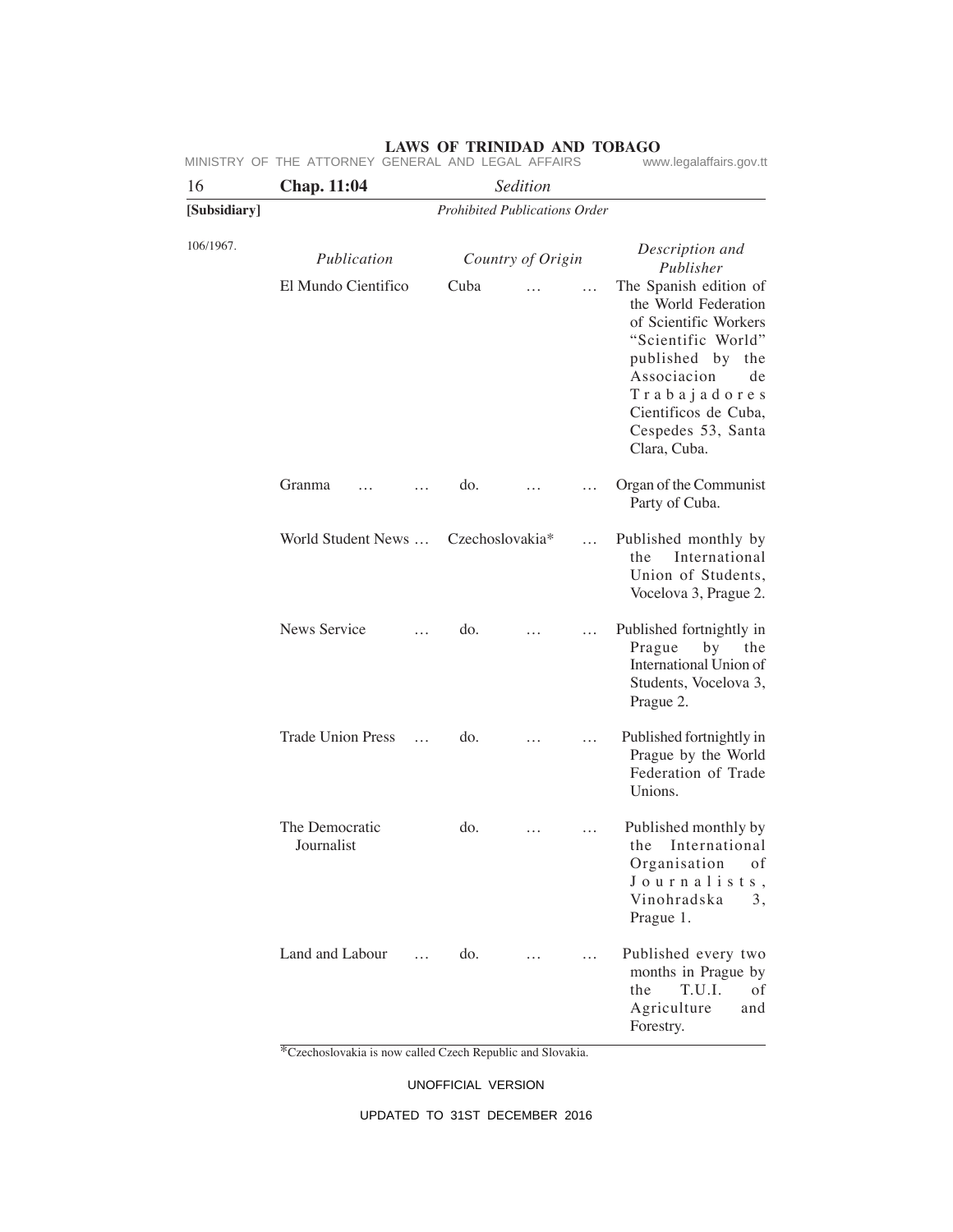*Sedition* **Chap. 11:04** 17 *Prohibited Publications Order* **[Subsidiary]** 106/1967. *Publication Country of Origin Description and Publisher* Information Bulletin … Czechoslovak Life … Information Bulletin … For Democratic Education Transport Workers of the World Women of the Whole East Germany ... World Information Bulletin … Afro-Asian Bulletin … Czechoslovakia … do. … … do. … … do. … … do. … … do. … … Egypt … … Published in Prague once in two months by the T.U.I. of Commercial, Office and Bank Workers. Published monthly in English, French, Swedish and Italian by the Orbis Publishing House, Prague. Published monthly in<br>Prague by the by the T.U.I. of Metal and E n g i n e e r i n g Industries. Published, possibly monthly, in Prague by the T.U.I. of Teachers (F.I.S.E.). Quarterly review published in Prague by the T.U.I. of Transport, Port and Fishery Workers. Published monthly by the Women's International Democratic Federation in Berlin. Published in Berlin by the T.U.I. of Public and Allied Employees. Published in Cairo by the Afro-Asian Peoples' Solidarity O r g a n i s a t i o n . Normally a monthly but in fact published irregularly. MINISTRY OF THE ATTORNEY GENERAL AND LEGAL AFFAIRS www.legalaffairs.gov.tt

UNOFFICIAL VERSION

*L.R.O.*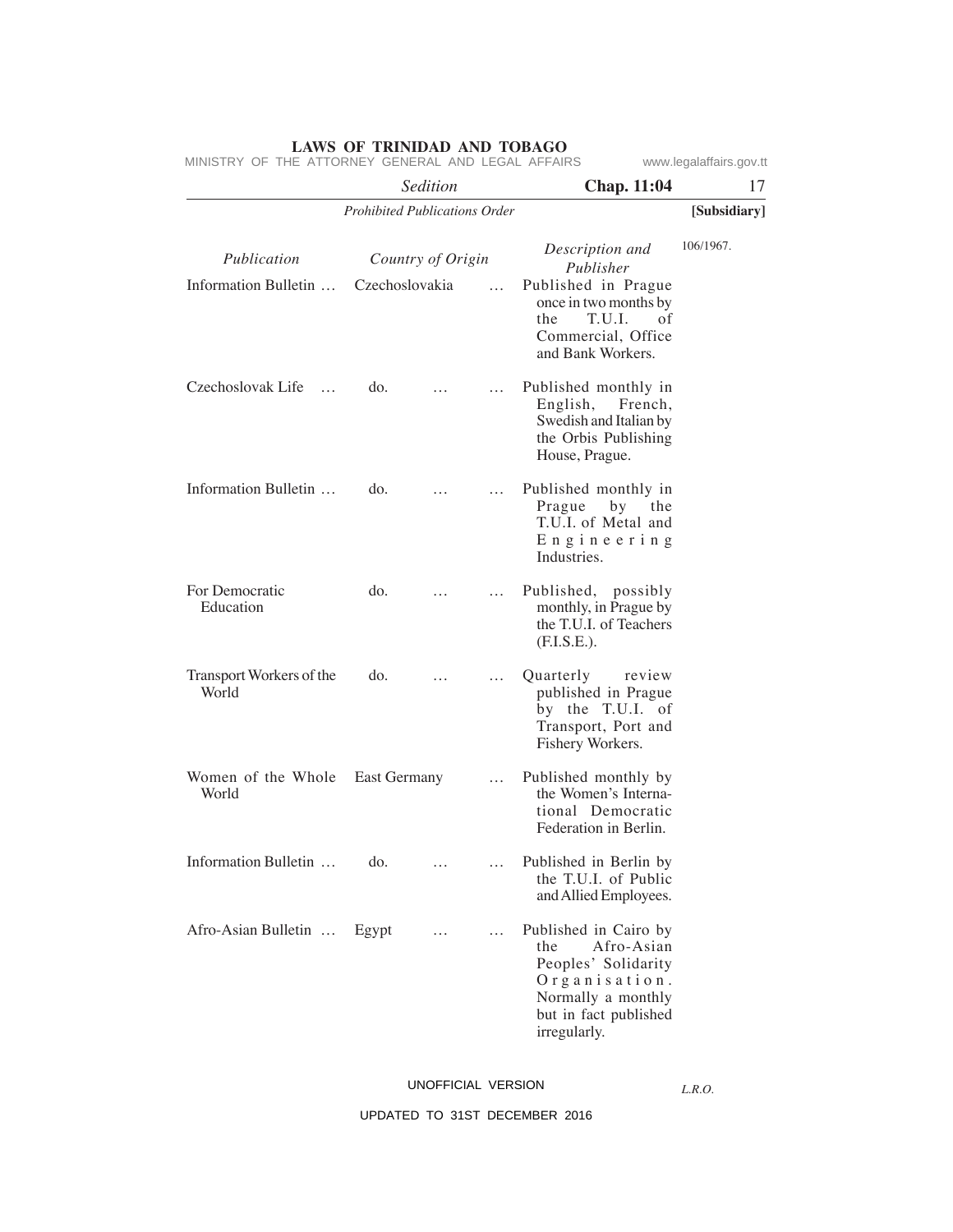|              | MINISTRY OF THE ATTORNEY GENERAL AND LEGAL AFFAIRS                    | www.legalaffairs.gov.tt              |                   |           |                                                                                                                                             |  |
|--------------|-----------------------------------------------------------------------|--------------------------------------|-------------------|-----------|---------------------------------------------------------------------------------------------------------------------------------------------|--|
| 18           | Chap. 11:04                                                           |                                      |                   |           |                                                                                                                                             |  |
| [Subsidiary] |                                                                       | <b>Prohibited Publications Order</b> |                   |           |                                                                                                                                             |  |
| 106/1967.    | Publication                                                           |                                      | Country of Origin |           | Description and<br>Publisher                                                                                                                |  |
|              | Information Bulletin                                                  | Finland                              |                   | $\ddotsc$ | Published monthly in<br>Helsinki by the T.U.I.<br>of Building, Wood and<br><b>Building Materials</b><br>Industries.                         |  |
|              | Revolution                                                            | France                               |                   |           | Formerly known as<br>"African Revolution".<br>Published monthly in<br>English, Spanish and<br>French from 40 Rue<br>Francois ler, Paris 8e. |  |
|              | World Federation of<br>Democratic Youth<br><b>Information Service</b> | do.                                  |                   |           | Published fortnightly in<br>Budapest.                                                                                                       |  |
|              | World Federation of<br>Democratic Youth<br><b>News</b>                | do.                                  |                   |           | Published in Budapest.                                                                                                                      |  |
|              | World Youth<br>.                                                      | do.                                  |                   |           | Published fortnightly in<br>French,<br>English,<br>German and Swedish<br>by the W.F.D.Y.,<br>Budapest, Hungary.                             |  |
|              | Information Bulletin                                                  | do.                                  |                   |           | Probably published in<br>Hungary by the T.U.I.<br>of Chemical, Oil and<br>Allied Workers.                                                   |  |
|              | Textile and Clothing<br>Workers in the World                          | Italy                                |                   |           | Published once every<br>two months in Milan<br>by the T.U.I. of Textile<br>and Clothing Workers.                                            |  |
|              | The Afro-Asian Journalist                                             | Indonesia                            | $\cdots$          | $\cdots$  | Published every two<br>months by the Afro-<br>Asian Journalists'<br>Association<br>from<br>Press House, Djkarta.                            |  |

UNOFFICIAL VERSION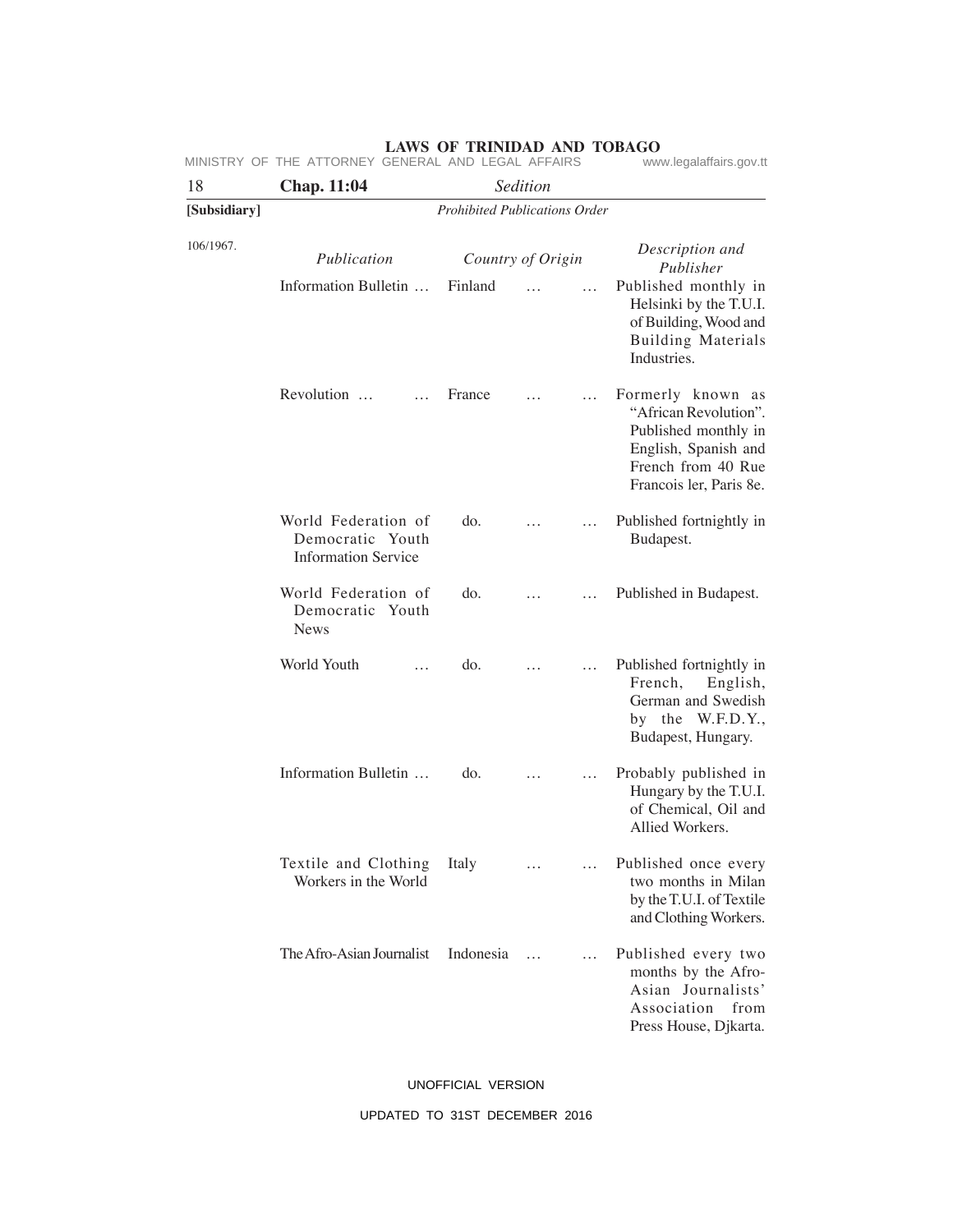|                                                                             | Sedition                             |                   |          |                                                                                                                                                                            | <b>Chap. 11:04</b>        | 19           |
|-----------------------------------------------------------------------------|--------------------------------------|-------------------|----------|----------------------------------------------------------------------------------------------------------------------------------------------------------------------------|---------------------------|--------------|
|                                                                             | <b>Prohibited Publications Order</b> |                   |          |                                                                                                                                                                            |                           | [Subsidiary] |
| Publication<br>Korea<br>$\cdots$                                            | North Korea                          | Country of Origin | .        | Description and<br>Publisher<br>Published in Pyongyang<br>by the Foreign<br>Languages Publishing                                                                           |                           | 106/1967.    |
|                                                                             |                                      |                   |          | House.                                                                                                                                                                     |                           |              |
| Korea Today<br>$\cdots$                                                     | do.                                  | $\cdots$          | .        | do.<br>$\cdots$                                                                                                                                                            |                           |              |
| News from Hsinhua<br>News Agency                                            | United Kingdom                       |                   | $\cdots$ | Published by S. Chinque,<br>76 Chancery Lane,<br>London, W.C.2.                                                                                                            |                           |              |
| World Marxist Review-<br>Problems of Peace and<br>Socialism                 | do.                                  | .                 | $\cdots$ | Distributed by Central<br>Books Ltd., 37 Gray's<br>Inn Road, London,<br>W.C.1 monthly.                                                                                     |                           |              |
| Peace, Freedom and<br>Socialism-Problems<br>of<br>Peace<br>and<br>Socialism | do.                                  |                   | $\cdots$ | Identical with "World<br>Marxist Review" but<br>intended for overseas<br>territories. Distributed<br>by Central Books Ltd.,<br>37 Gray's Inn Road,<br>London, W.C.1.       |                           |              |
| Scientific World<br>$\cdots$                                                | do.                                  |                   | .        | Published quarterly in<br>London by the World<br>Federation<br>Scientific Workers,<br>40 Goodge Street,<br>London, W.1., in<br>English,<br>Russian,<br>German and Spanish. | of<br>French,<br>Chinese, |              |
| The Carib<br>$\dddot{\phantom{0}}$                                          | do.                                  |                   | $\cdots$ | Published monthly by a<br>dissident pro-Chinese<br>group of West Indians<br>from 374 Gray's Inn<br>Road, London, W.C.1.                                                    |                           |              |

MINISTRY OF THE ATTORNEY GENERAL AND LEGAL AFFAIRS www.legalaffairs.gov.tt

UNOFFICIAL VERSION

*L.R.O.*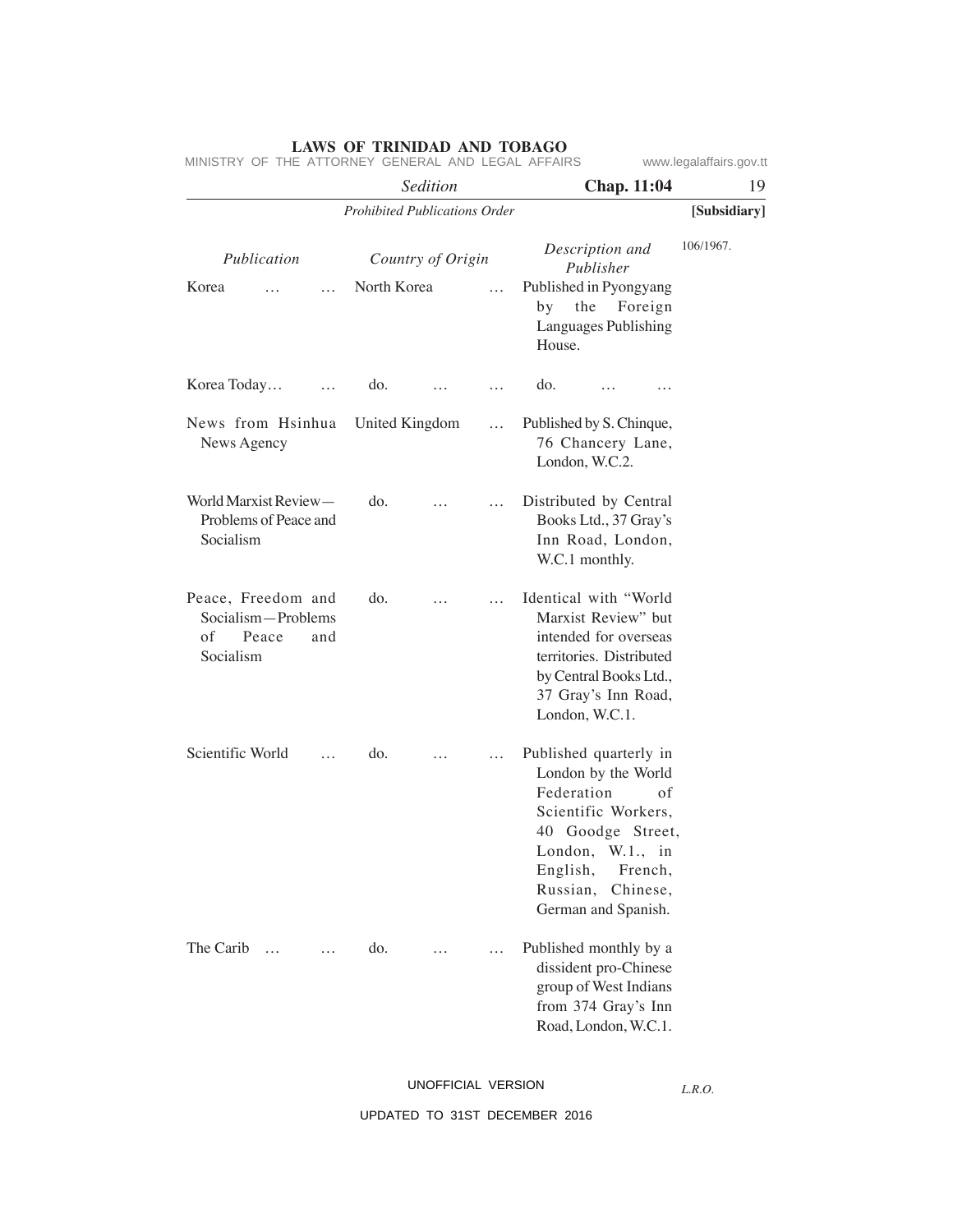| 20           | Chap. 11:04                                      |                   |                |   |                              |                                                                                                                                |  |  |  |
|--------------|--------------------------------------------------|-------------------|----------------|---|------------------------------|--------------------------------------------------------------------------------------------------------------------------------|--|--|--|
| [Subsidiary] | Sedition<br><b>Prohibited Publications Order</b> |                   |                |   |                              |                                                                                                                                |  |  |  |
| 106/1967.    | Publication                                      | Country of Origin |                |   | Description and<br>Publisher |                                                                                                                                |  |  |  |
|              | Comment<br>$\cdots$                              | $\cdots$          | United Kingdom |   | .                            | Published weekly by the<br>Communist Party of<br>Great Britain, 16 King<br>Street, W.C.2.                                      |  |  |  |
|              | Labour Monthly                                   |                   | do.            |   |                              | Published monthly by<br>the Trinity Trust, 134<br>Ballard's Lane, N.3.                                                         |  |  |  |
|              | Marxism Today                                    | .                 | do.            | . | $\cdots$                     | Published monthly by<br>the Communist Party<br>of Great Britain, 16<br>King Street, W.C.2.                                     |  |  |  |
|              | Challenge<br>$\cdots$                            | $\cdots$          | do.            |   | $\dddot{\phantom{0}}$        | Published monthly by<br>the Young Communist<br>League, 16 King<br>Street, W.C.2.                                               |  |  |  |
|              | Vanguard<br>$\cdots$                             | $\cdots$          | do.            |   | $\cdots$                     | A pro-Chinese Com-<br>munist periodical<br>published monthly<br>from 33 Anson Road,<br>N.7.                                    |  |  |  |
|              | The Broadsheet                                   | .                 | do.            | . |                              | Published monthly by<br>the China Policy<br>Study Group, 85<br>Holden Road, N.12.                                              |  |  |  |
|              | The Daily Worker now<br>The Morning Star         |                   | do.            | . |                              | Published daily by the<br>Daily Worker Co-<br>operative Society Ltd.,<br>75 Farringdon Road,<br>London E.C.1.                  |  |  |  |
|              | Malayan Monitor                                  | $\cdots$          | do.            |   | .                            | Published monthly from<br>41 Croftdown Road,<br>N.W.5. Claims to be<br>an official organ of the<br>Malayan Communist<br>Party. |  |  |  |

## UNOFFICIAL VERSION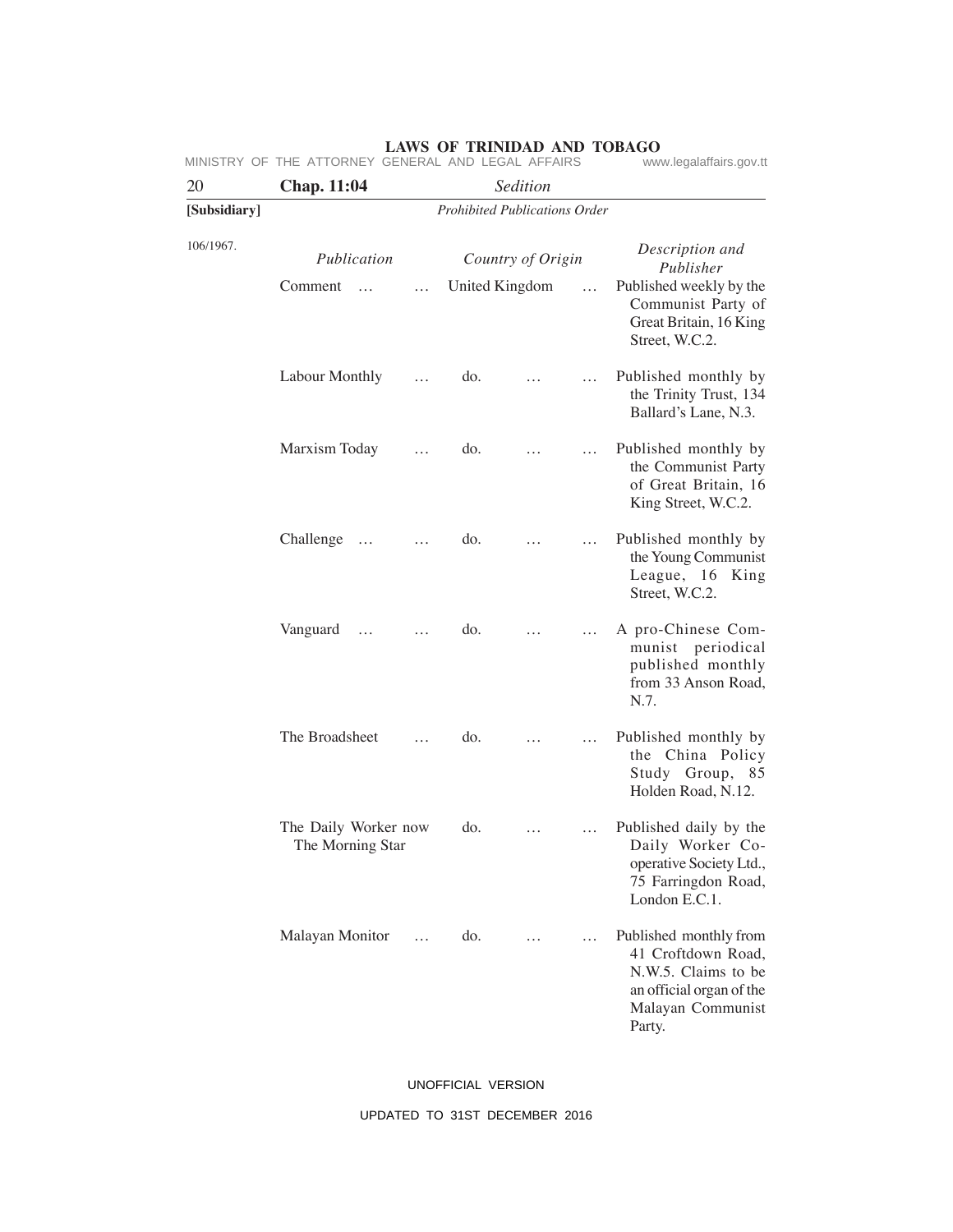*Sedition* **Chap. 11:04** 21 *Prohibited Publications Order* **[Subsidiary]** 106/1967. *Publication Country of Origin Description and Publisher* Miners International United Kingdom … News The Worker … … Culture and Life … Moscow News … New Times … … Soviet Union … Soviet Woman … Tass and Novosti International Affairs United States of America U.S.S.R. … … do. … … do. … … do. … … do. … … do. … … do. … … The organ of the T.U.I. of Miners, published by W.F.T.U. Publications, believed, monthly in London. Published weekly by the Publishers News Press, Inc., New York. An organ of the C.P.U.S.A. Published monthly in Moscow by the Union of Soviet Societies for Friendship and Cultural Relations with Foreign Countries. do. … … Published weekly from 16/2 Gorky Street, Moscow. Published monthly in Moscow from 8 Ulitsa Moskrina, Moscow K.9. Published monthly in Moscow by the Soviet Women's Committee and the Central Council of Trade Unions of the U.S.S.R. Official releases. Published monthly by the All-Union Society "Knowledge". MINISTRY OF THE ATTORNEY GENERAL AND LEGAL AFFAIRS www.legalaffairs.gov.tt

UNOFFICIAL VERSION

*L.R.O.*